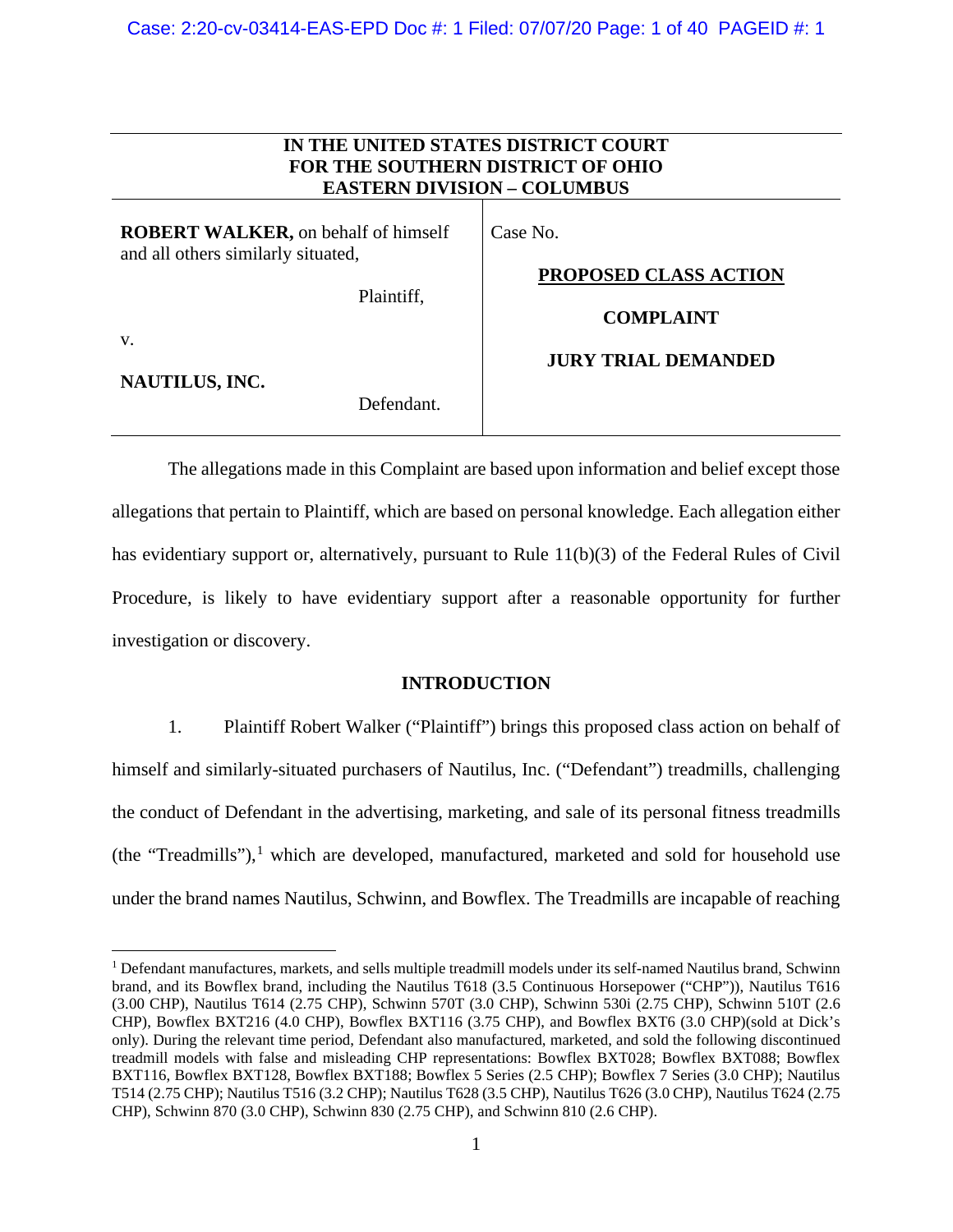### Case: 2:20-cv-03414-EAS-EPD Doc #: 1 Filed: 07/07/20 Page: 2 of 40 PAGEID #: 2

and maintaining Defendant's overstated and inflated continuous horsepower representations during normal designed household exercise use. Plaintiff seeks damages and equitable relief on behalf of himself and all others similarly situated.

2. The treadmill motor horsepower rating is one of the most prevalent and recognized specifications a consumer has to compare when purchasing a treadmill. The horsepower delivered by the motor directly affects the quality of the treadmill's performance and a reasonable consumer's purchasing decision. Defendant has deceitfully "out-spec'ed" its competition with false and misleading horsepower ratings intended to lure consumers into purchasing its treadmills and paying an inflated price based on the horsepower misrepresentations.

3. Defendant misleads consumers into believing that the Treadmills can generate and maintain the represented continuous horsepower, even though in fact the horsepower misrepresentations can never be obtained during actual household use by the Plaintiff and consumer Class members. Defendant manufactures, develops, markets, distributes, and sells a variety of treadmill models throughout the country, including the Treadmills Plaintiff and Class members have purchased. Defendant charges a premium for the Treadmills based on the misrepresented continuous horsepower capabilities available during household usage. Defendant represents on its websites, marketing materials, and in store displays at third-party retailers (such as Dick's Sporting Goods) that the Treadmills have a specific power output, quantified in continuous horsepower ("CHP"), that they cannot produce during household usage.

4. Defendant's long-term strategy involves creatively marketing its equipment, both directly to consumers and through its retail customers (such as Dick's Sporting Goods and Amazon.com), while leveraging its well-known brand names.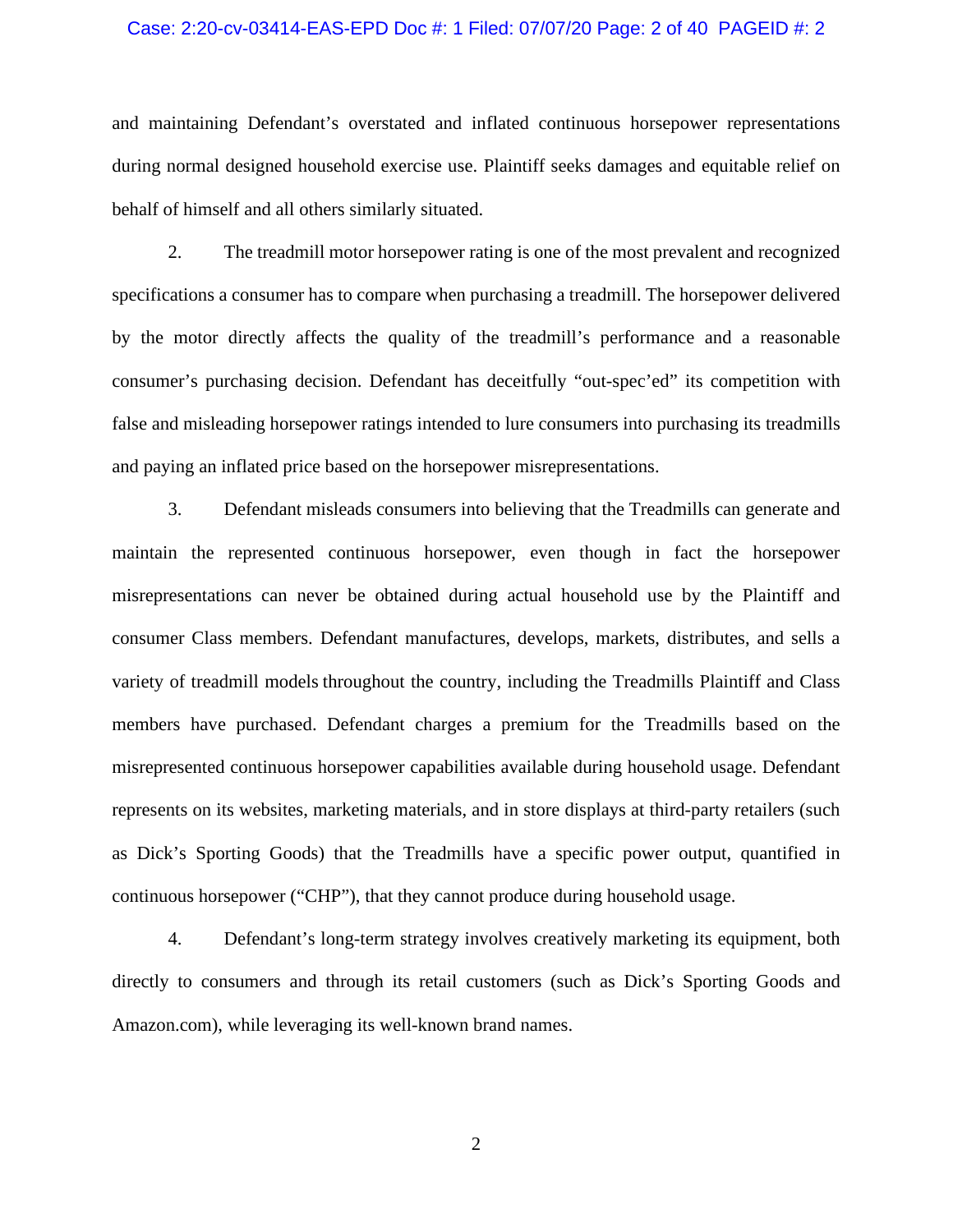### Case: 2:20-cv-03414-EAS-EPD Doc #: 1 Filed: 07/07/20 Page: 3 of 40 PAGEID #: 3

5. Defendant sells its Treadmills directly through its website as well as through thirdparty retailers, such as Amazon.com, Dick's Sporting Goods, Target, Walmart, and Best Buy.

6. Third-party retailer, Amazon.com ("Amazon") accounted for 11.5% of Defendant's total net sales in [2](#page-2-0)018, and 15.2% of Defendant's total net sales in 2019.<sup>2</sup>

7. Third-party retailer, Dick's Sporting Goods ("Dick's") also accounted for 13.8% of Defendant's total net sales in 2018, and 11.7% of total net sales in 2019.<sup>[3](#page-2-1)</sup>

8. Nautilus consistently and prevalently advertises and markets that the Treadmills operate at a continuous horsepower between 2.6 and 4.0 CHP, depending on the specific model. The pricing increase for specific models is in direct relationship to the advertised CHP misrepresentations. All of Defendant's treadmills operate in household use well below Defendant's continuous horsepower representations and all maintain similar continuous horsepower regardless of the misrepresented CHP.

9. Defendant's false and misleading Treadmill CHP advertising presents a continuing threat to Plaintiff and consumers, and as such, the conduct is ongoing. Plaintiff has a significant probability of future harm because of the ongoing, highly technical, and not readily apparent horsepower misrepresentations when purchasing future fitness equipment. Defendant continues to prevalently display its CHP misrepresentations and fails to sufficiently notify a reasonable consumer, like Plaintiff, as to the true operating capabilities of the Treadmills. Reasonable consumers cannot properly evaluate the Treadmills' actual power capabilities and are left to believe Nautilus's CHP misrepresentations are accurate.

<span id="page-2-0"></span><sup>2</sup> https://nautilusinc.gcs-web.com/static-files/69584bb1-eb83-4d48-8a7c-bed73e9223cd (Form 10-K, pg. 5), (last accessed July 2, 2020).

<span id="page-2-1"></span><sup>3</sup> *Id*.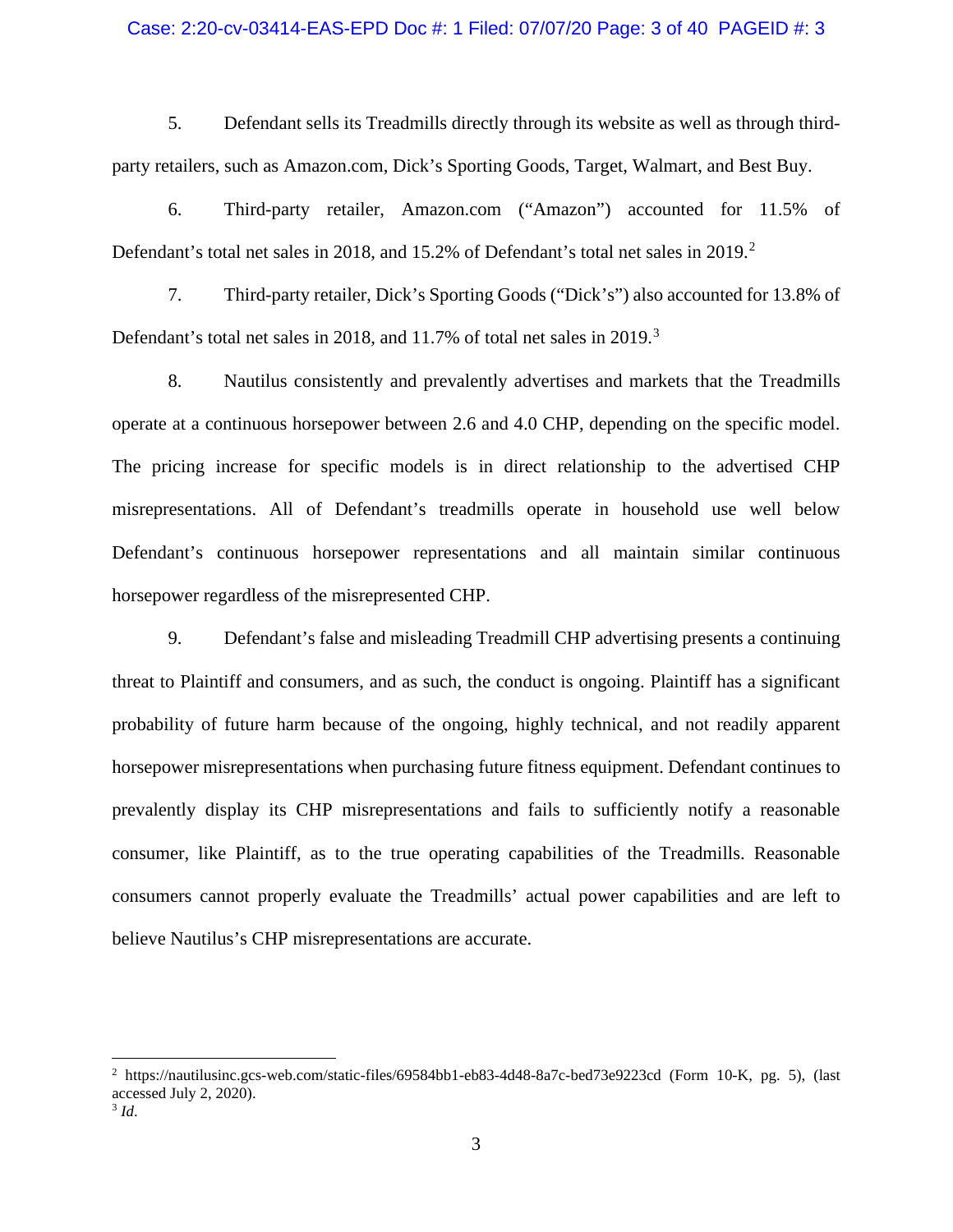### Case: 2:20-cv-03414-EAS-EPD Doc #: 1 Filed: 07/07/20 Page: 4 of 40 PAGEID #: 4

10. Defendant labels the Treadmills with false and misleading horsepower ratings because such representations are highly material to consumers and serve to differentiate the Treadmills from the competition. Reasonable consumers expect to receive the horsepower Defendant claims its Treadmills maintain, but instead, Plaintiff and Class members only receive a small fraction of the horsepower promised by Defendant while exercising.

11. The Treadmills are specifically designed for use on a nominal 120-volt circuit with an operating current of 15 amps.

12. Defendant's continuous horsepower representations are inaccurate, misleading, and materially overstate the Treadmills' true operating horsepower. Indeed, it is not possible for these Treadmills to operate at a continuous horsepower of 4.0 or even 2.6 CHP when plugged into a standard 120-volt, 15-amp outlet found in residential homes in the United States.

13. Defendant recognizes that consumers view a treadmill's power as an important characteristic in making a treadmill purchase for their home. Defendant specifically highlights claims about the Treadmills' horsepower in its advertising, on its websites, in its press releases, and at its point of sale marketing materials prominently displayed at Dick's stores and online by third-party retailers like Amazon.

14. Defendant's false and overstated horsepower representations are designed to mislead consumers into believing the Treadmills have much more power than they actually have, leading to consumers overpaying for Treadmills and/or causing consumers to purchase the Treadmills instead of competitor manufacturers' treadmills or less expensive models.

15. Reasonable consumers like Plaintiff expect the Treadmills to produce the represented horsepower stated in and on Defendant's marketing materials, website, and/or retail store displays, during household operation, and would not have purchased the Treadmills or would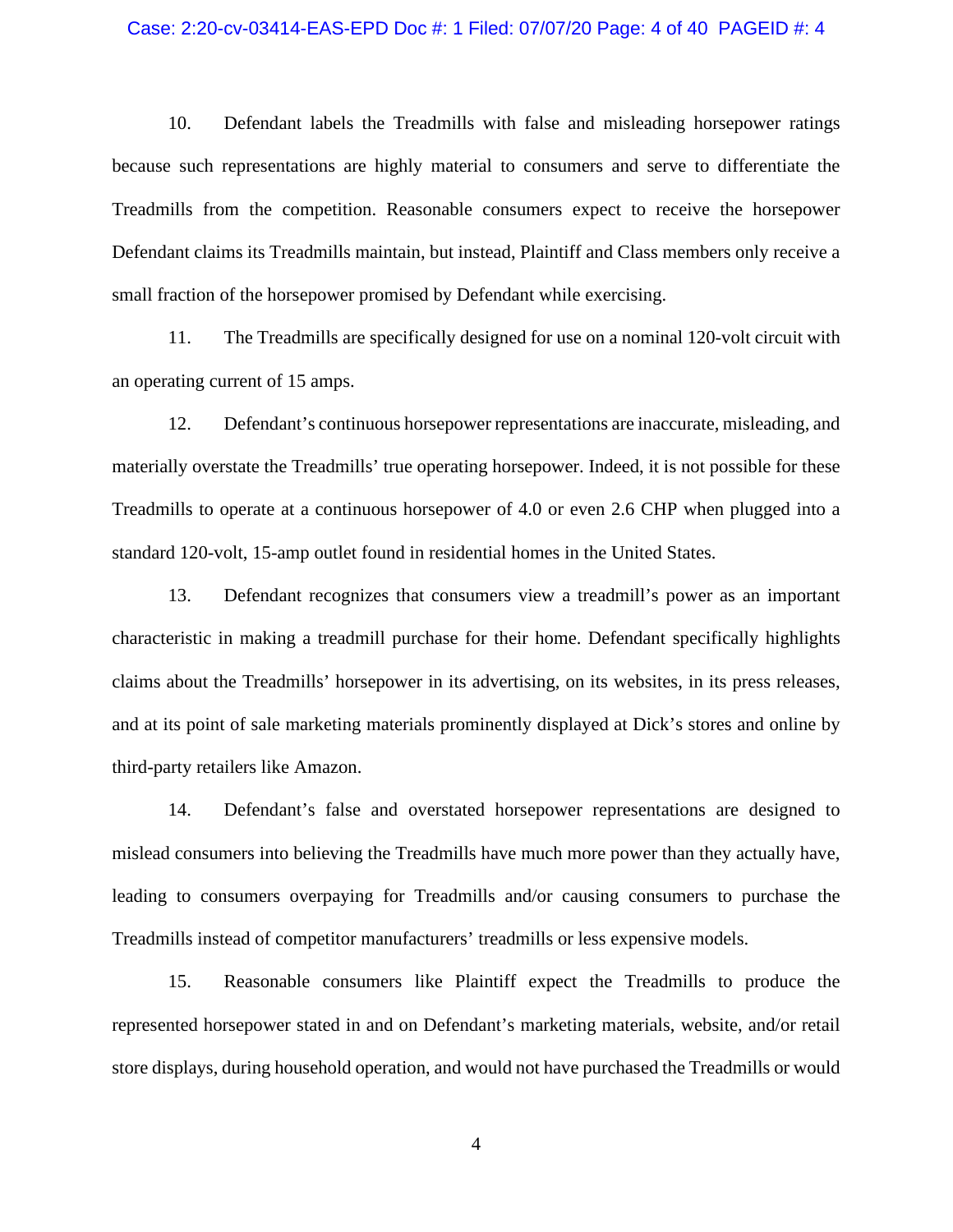### Case: 2:20-cv-03414-EAS-EPD Doc #: 1 Filed: 07/07/20 Page: 5 of 40 PAGEID #: 5

have paid less had they known that Defendant's representations regarding the Treadmills' continuous horsepower were misleading. Defendant's Treadmills are worth substantially less than what Plaintiff and Class members paid to purchase them.

16. Plaintiff suffered damages resulting from Defendant's actions and omissions. Accordingly, Plaintiff brings this class action asserting claims against Defendant for violations of consumer protection and false advertising statutes, breaches of express and implied warranties, and negligent misrepresentations.

### **JURISDICTION AND VENUE**

17. This Court has jurisdiction over this action under the Class Action Fairness Act ("CAFA"), 28 U.S.C. § 1332(d), because Defendant is headquartered in Vancouver, Washington and has been incorporated in the State of Washington since 1993; Plaintiff is a citizen of, and purchased a Treadmill within, the State of Ohio; there are more than 100 Class members; and the aggregate amount in controversy exceeds \$5 million, exclusive of interest and costs.

18. Venue is proper in this Court because Defendant has distributed, advertised, and sold Treadmills in this District, including the Treadmill Plaintiff purchased, and Plaintiff reviewed and evaluated Defendant's continuous horsepower representation and eventually purchased his treadmill in this District. Furthermore, Defendant's Treadmills are available to purchase from several retail locations throughout this District, and certain Nautilus and Bowflex treadmills are shipped from its distribution center within this District located at 5415 Centerpoint Parkway, Groveport, Ohio 43125.

#### **PARTIES**

19. Plaintiff Robert Walker purchased a Bowflex BXT116 treadmill online from www.bowflex.com on March 4, 2019 for the purpose of using the treadmill for personal use in his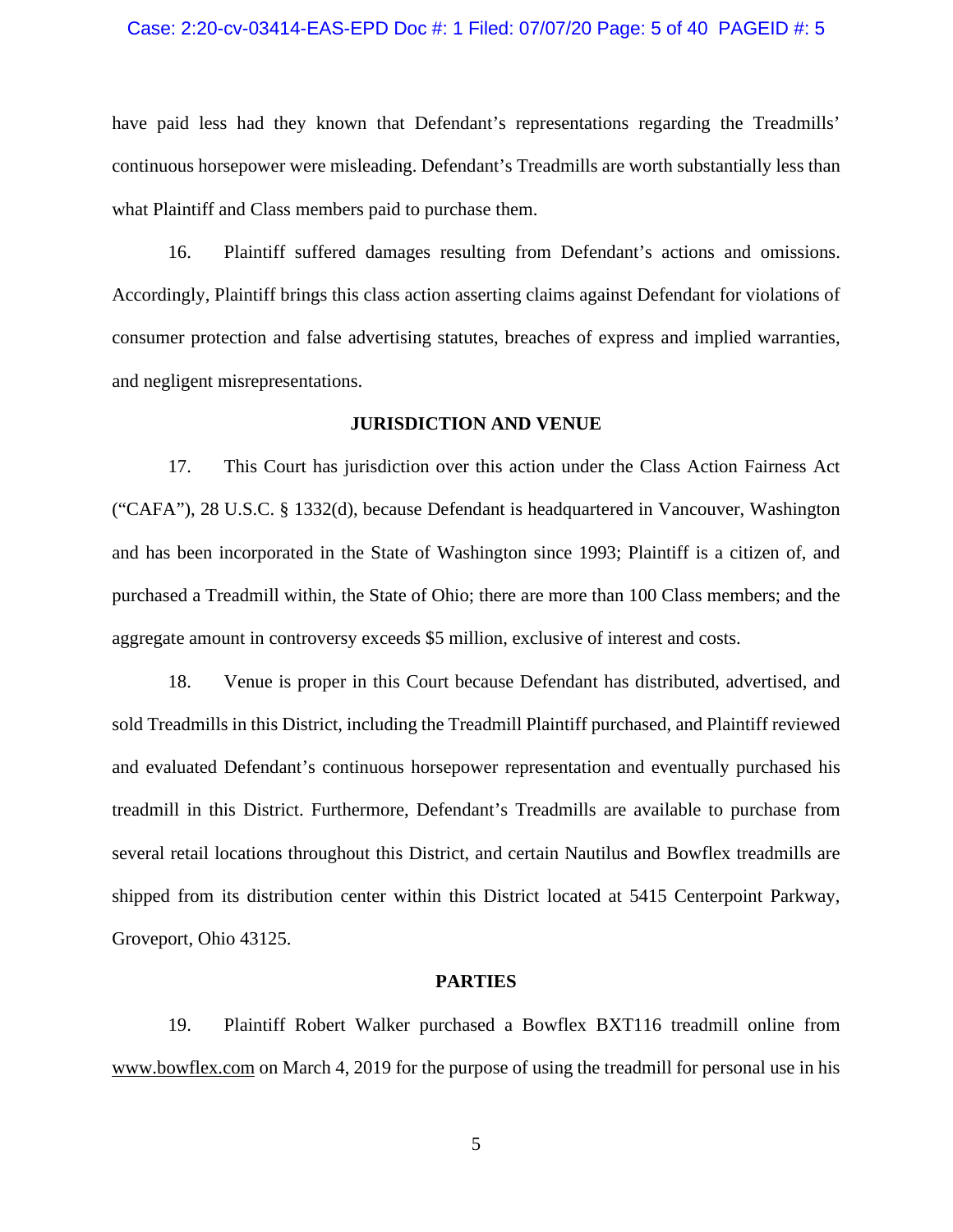### Case: 2:20-cv-03414-EAS-EPD Doc #: 1 Filed: 07/07/20 Page: 6 of 40 PAGEID #: 6

home located in Bellefontaine, Ohio. After purchasing his Bowflex BXT116 treadmill, Plaintiff used his treadmill for ordinary use within his home and has not received the continuous horsepower that Defendant represents.

20. In February and early March of 2019, Plaintiff reviewed Defendant's statements on its website that the Bowflex BXT116 treadmill was capable of producing 3.75 CHP when he was comparing the Bowflex BXT116 treadmill to other treadmill manufacturers, such as those listed by NordicTrack online, including but not limited to, Commercial 1750, T 9.5S, T 8.5S and T 6.5S treadmills. But for Defendant's representations and marketing stating that the Bowflex BXT116 treadmill produced 3.75 CHP, Plaintiff would not have purchased his Bowflex BXT116 treadmill or would have paid considerably less for it. Plaintiff paid a premium for the 3.75 CHP associated with his Bowflex BXT116 treadmill based on the horsepower representations.

21. Plaintiff paid over \$1,500.00 for his Bowflex BXT116 treadmill on March 4, 2019.

22. Defendant is a publicly traded global technology driven fitness solutions company headquartered in Vancouver, Washington and incorporated in the State of Washington. Its products are sold under some of the most-recognized brand names in the fitness industry, including: Nautilus, Bowflex, Octane Fitness, and Schwinn. It operates through its Direct and Retail segments. The Direct segment offers products directly to consumers through television advertising, social media, its websites, catalogs, and inbound/outbound call centers. The Retail segment retails products through a network of independent retail companies with stores located in the United States and Canada, as well as internet-based merchandising.

23. Defendant's "Nautilus" brand is a corporate umbrella brand used to differentiate certain specialized cardio, treadmills, ellipticals and bike products. Its "Bowflex" brand represents a highly regarded line of fitness equipment comprised of both cardio and strength products. And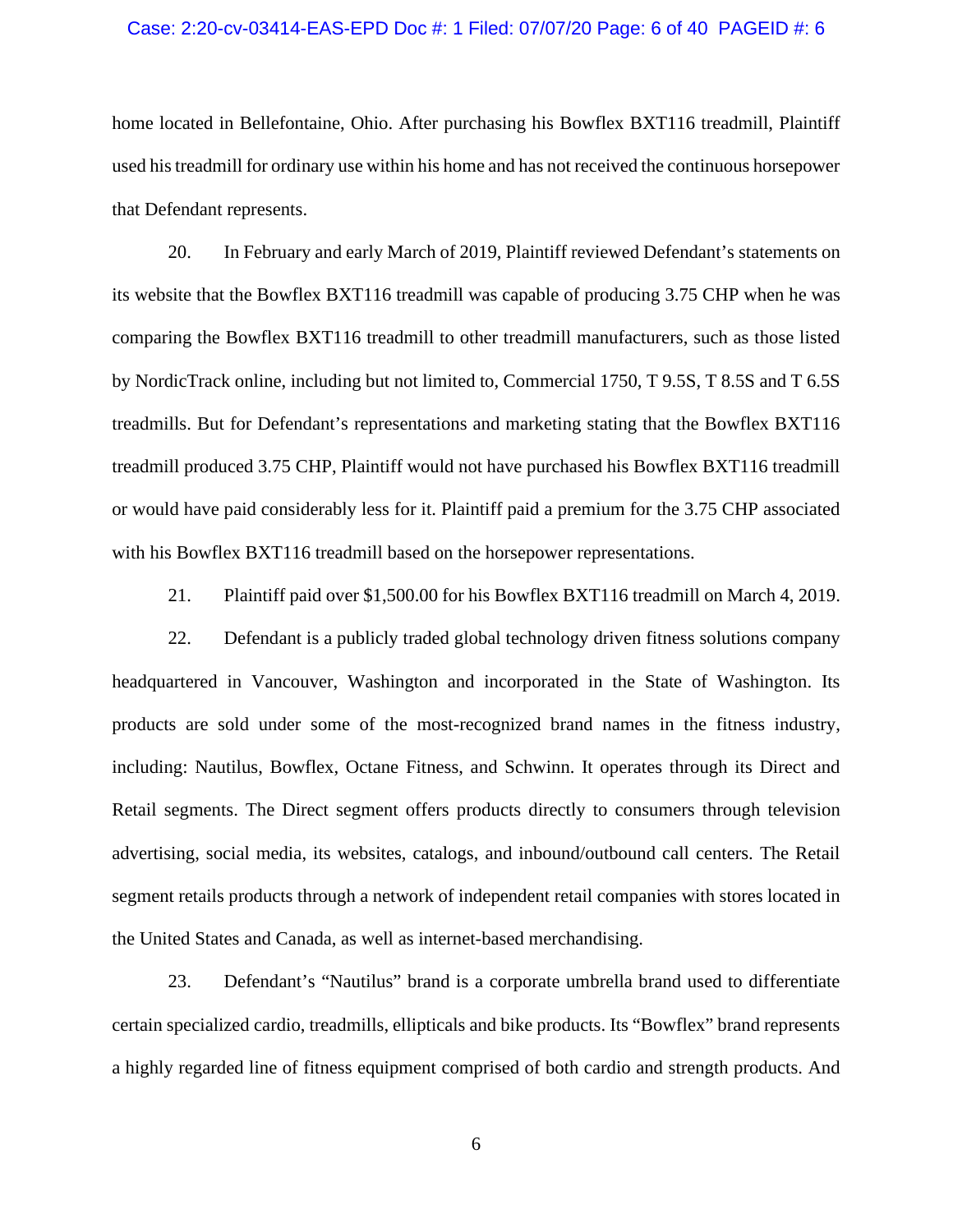### Case: 2:20-cv-03414-EAS-EPD Doc #: 1 Filed: 07/07/20 Page: 7 of 40 PAGEID #: 7

its "Schwinn" brand is known for its popular line of exercise bikes, as well as Schwinn branded treadmills and ellipticals.

24. In 2019, roughly 77% percent of Defendant's revenue was derived from sales of consumer cardio products.[4](#page-6-0)

### **STATEMENT OF FACTS**

### **Horsepower Overview**

25. Horsepower is a unit of measurement used to quantify the mechanical power output of a motor or an engine.

26. The "horsepower" measurement of power was adopted in the late  $18<sup>th</sup>$  century by Scottish engineer James Watts to compare the output of steam engines with the power of draft horses. In describing electric power under the metric system, the term "watt" is now commonly used instead of horsepower as a measure of mechanical power output performed by an electrical motor. One unit of horsepower is equal to approximately 746 watts.

27. The amount of mechanical power output generated by any given electrical motor can be determined by examining that electrical voltage available to it and the amperage that the motor is capable of drawing. To calculate an electrical motor's operating horsepower, voltage is multiplied by amperage and then by a fraction representing the efficiency of the motor. That total is then divided by 746 watts to convert the watts to horsepower.

28. A simple equation thus describes how to calculate horsepower by multiplying the available voltage, amperage draw, and motor efficiency, and dividing that product by 746 (to convert into horsepower as measured by wattage):

### **(Voltage)** x **(Amperage)** x **(Motor Efficiency)** = **HP 746**

<span id="page-6-0"></span><sup>4</sup> https://nautilusinc.gcs-web.com/static-files/69584bb1-eb83-4d48-8a7c-bed73e9223cd (last accessed July 2, 2020).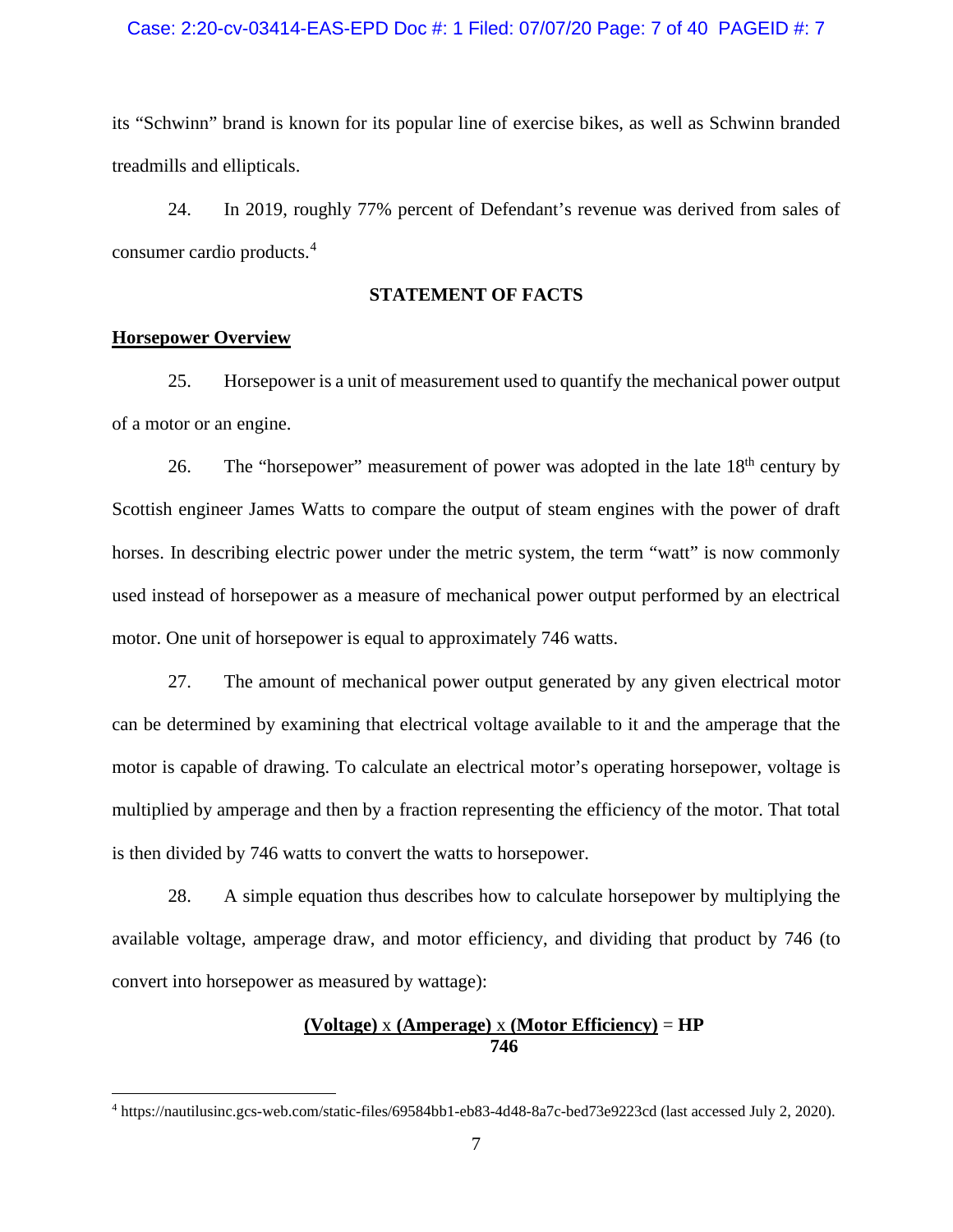### Case: 2:20-cv-03414-EAS-EPD Doc #: 1 Filed: 07/07/20 Page: 8 of 40 PAGEID #: 8

29. Most electrical outlets in American homes are the standard 15-amp variety, with two slots and a U-shaped grounding third hole and have an accompanying 120-volt circuit. A 15 amp circuit is usually served by 14-gauge wire and is protected by a 15-amp circuit breaker or fuse based on building and electrical codes.

30. Defendant's Treadmills are rated at 15 amps with a 120-volt circuit, which equates to a theoretical maximum output power of 1,800 watts or 2.41 horsepower without taking into consideration the motor's efficiency<sup>[5](#page-7-0)</sup> or power factor. Heat and other factors also decrease the efficiency, which would further decrease the power output of the motor nearly fifty percent (50%).

31. After factoring the effects of the power factor and efficiency loss, Defendant's Treadmills are capable of providing a mere fraction of the advertised continuous horsepower that Defendant markets its Treadmills as capable of providing while in household use.

32. It is beyond the safety rating for an electrical device to draw more power than the receptacle and household electrical circuit it is designed for. If an electrical device does draw more power than the household electrical circuit it is designed for, the circuit-breaker will trip and cut off power to that circuit. As such, the Treadmills are incapable of drawing more power than a household outlet is capable of providing during actual household use.

33. Defendant's horsepower representations seem to defy the laws of physics and allow Defendant's Treadmills to output more continuous horsepower than is actually capable of being input from a common household outlet power source in the United States and for which the Treadmills are rated. Based on Defendant's misleading horsepower representations, Defendant's Treadmills allegedly output more power than the actual energy input from a household outlet receptacle.

<span id="page-7-0"></span><sup>5</sup> Electric motor efficiency is the measure of the ability of an electric motor to convert electrical energy to mechanical energy.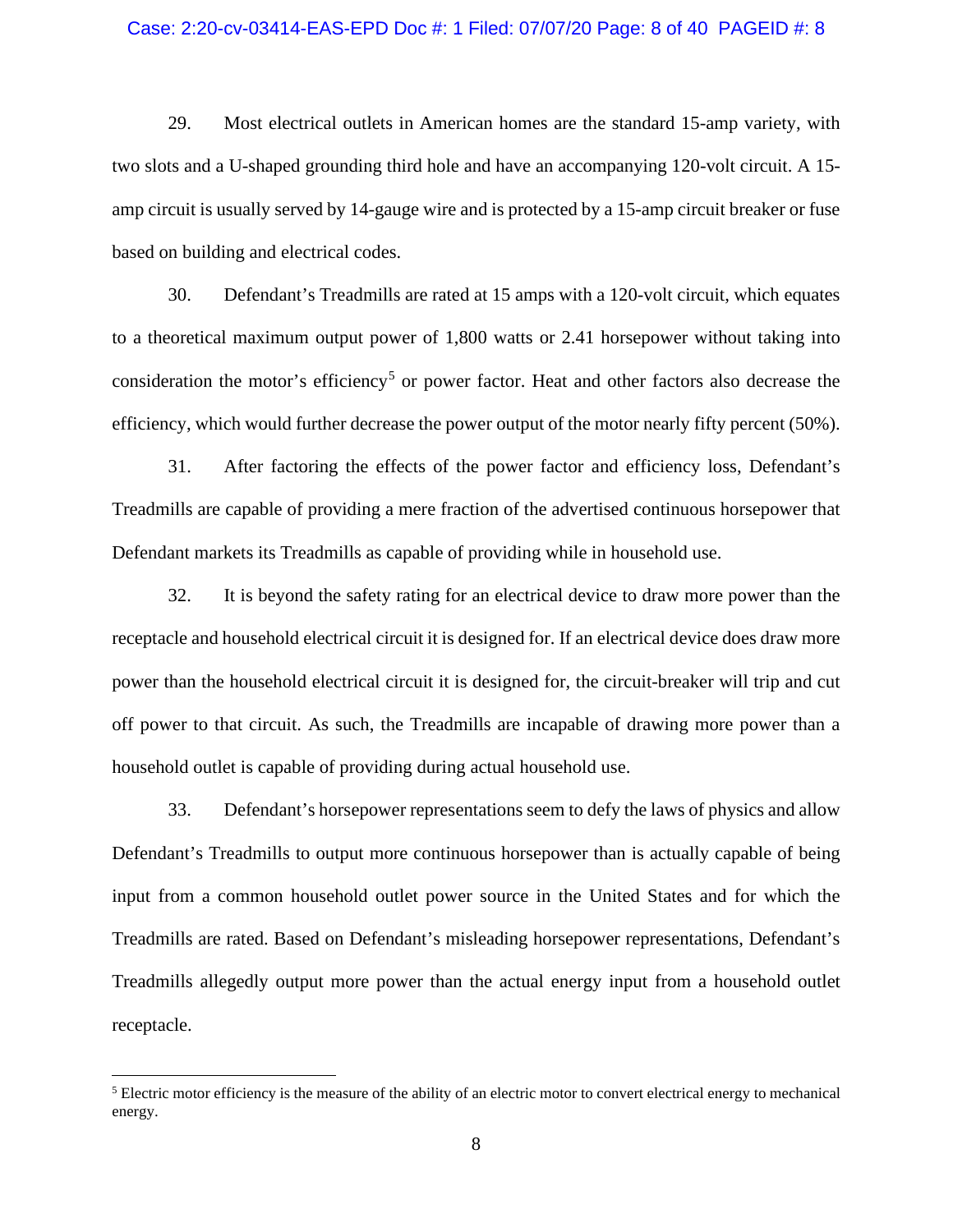### Case: 2:20-cv-03414-EAS-EPD Doc #: 1 Filed: 07/07/20 Page: 9 of 40 PAGEID #: 9

34. Defendant markets and sells the Treadmills as maintaining a certain "continuous horsepower," "continuous duty horsepower," or "CHP." CHP can be defined as a measurement of the motor's ability to maintain and continuously produce power over an extended period of time without exceeding the current rating of the motor.

35. One of Defendant's largest third-party retailers (acting as Defendant's agent) explains in a section titled, "How to Choose the Right Treadmill," that the **"CHP measures how much power the motor maintains throughout the workout.**"[6](#page-8-0)

36. CHP is often considered to be the most accurate indicator of a motor's power output because it is performed at the voltage used in application and operation by the motor. The CHP associated with a particular treadmill is meant to define "**how much power is maintained throughout the workout.**"[7](#page-8-1) Additional industry experts have made clear that a "**continuous duty motor measures the minimum horsepower delivered at all points during a workout**."[8](#page-8-2)

37. The continuous horsepower associated with a treadmill is the "**measure of sustained power during regular use**. The continuous motor power is what is consistently delivered during heavy usage over an extended period of time."[9](#page-8-3)

38. The advertised CHP associated with Defendant's Treadmills are a misrepresentation unless the motor is capable of maintaining the stated horsepower rating at all times during the consumer's workout.

39. Defendant's Treadmills are not capable of maintaining the advertised CHP at all times during a consumer's workout.

<span id="page-8-0"></span><sup>6</sup> https://protips.dickssportinggoods.com/sports-and-activities/exercise-and-fitness/how-to-choose-the-right-treadmill (emphasis added) (last accessed July 2, 2020).

<span id="page-8-1"></span> $^7$  https://www.treadmillreviews.net/treadmill-motors-what-you-need-to-know/ (emphasis added) (last accessed July 2, 2020).

<span id="page-8-2"></span><sup>8</sup> https://blog.johnsonfitness.com/blog/treadmill\_drive\_motors\_and\_the\_question\_of\_horsepower/ (last accessed July 2, 2020).

<span id="page-8-3"></span><sup>9</sup> https://treadmill-ratings-reviews.com/treadmill-articles/facts-about-treadmill-motors/ (last accessed July 2, 2020).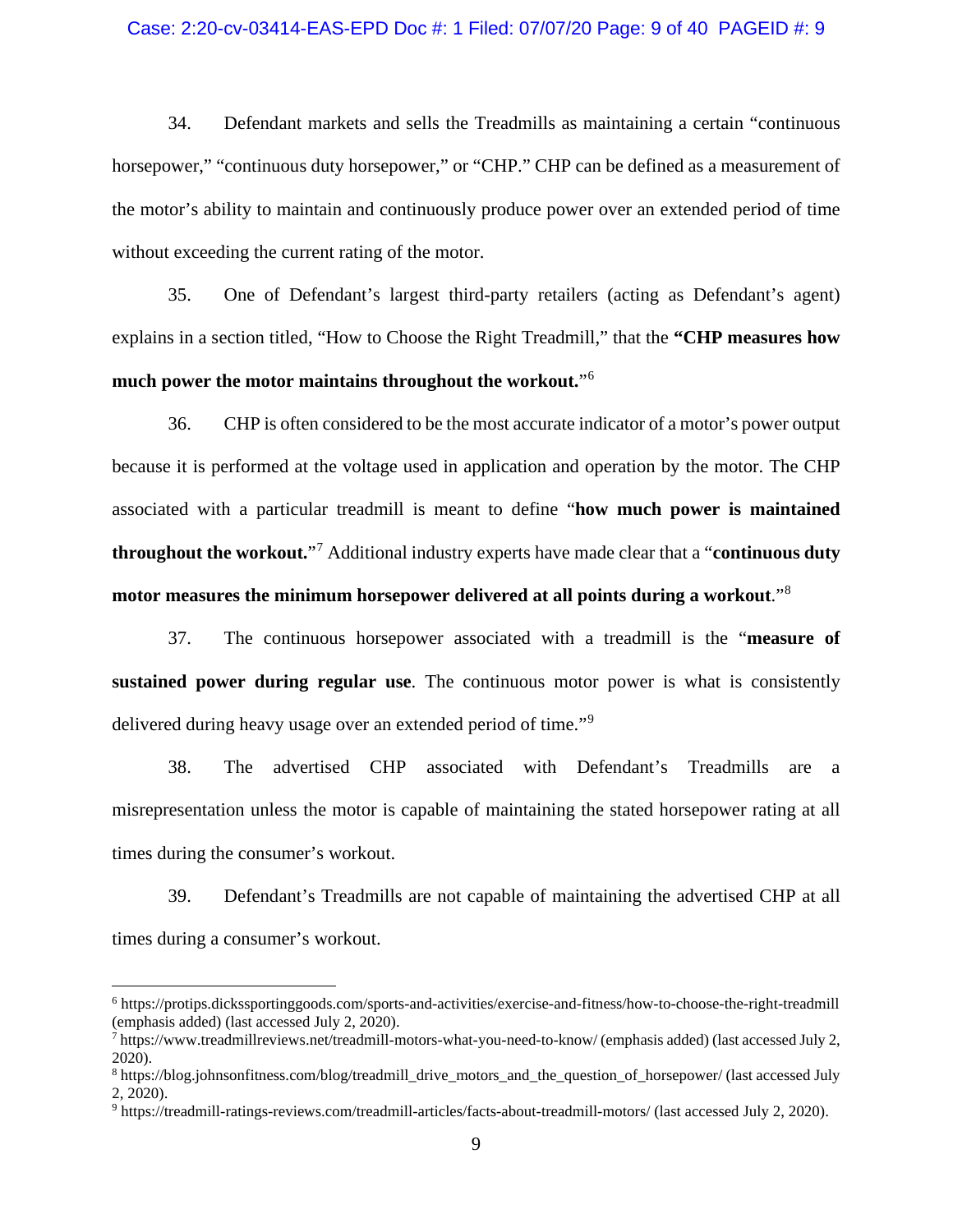### Case: 2:20-cv-03414-EAS-EPD Doc #: 1 Filed: 07/07/20 Page: 10 of 40 PAGEID #: 10

40. At best, in order for Defendant to even come close to achieving the misrepresented horsepower capabilities of its Treadmills, Defendant would have to base its horsepower advertising on an inflated laboratory testing power draw (input) not achievable in household use. The laboratory testing power input would need to far exceed the current rating of the Treadmill motors while in household use, and thus cannot be truthfully represented, by definition, as the Treadmills' continuous horsepower capabilities.

41. At best, Defendant bases its misrepresentations on exaggerated laboratory testing amperage draw, not available in household use, to claim that its Treadmills possess the inflated continuous horsepower capabilities. As evidenced, the motor used in a Bowflex BXT116 Treadmill which Defendant claims to possess 3.75 continuous horsepower is based on a power draw of amps materially above the 15-amp specification, well beyond what is capable during household use.

42. For example, Defendant claims that its Bowflex BXT116 possesses 3.75 CHP which would equate to approximately 2798 Watts  $(3.75 \times 746)$  of energy output delivered at all times during a consumer's workout. Stated otherwise, if the voltage is maxed out of a household electrical outlet at 120 volts, there would have to be approximately 23 Amps continuously delivered to the motor for the motor to maintain a 3.75 CHP throughout the workout. This level of electrical current is impossible to maintain through a household outlet, and far beyond what the Treadmills are rated for.

43. Defendant's advertised CHP is not a useful metric for a consumer to evaluate unless the motor is actually capable of attaining the continuous horsepower in actual use and under standard operating conditions. A reasonable consumer is led to believe that the continuous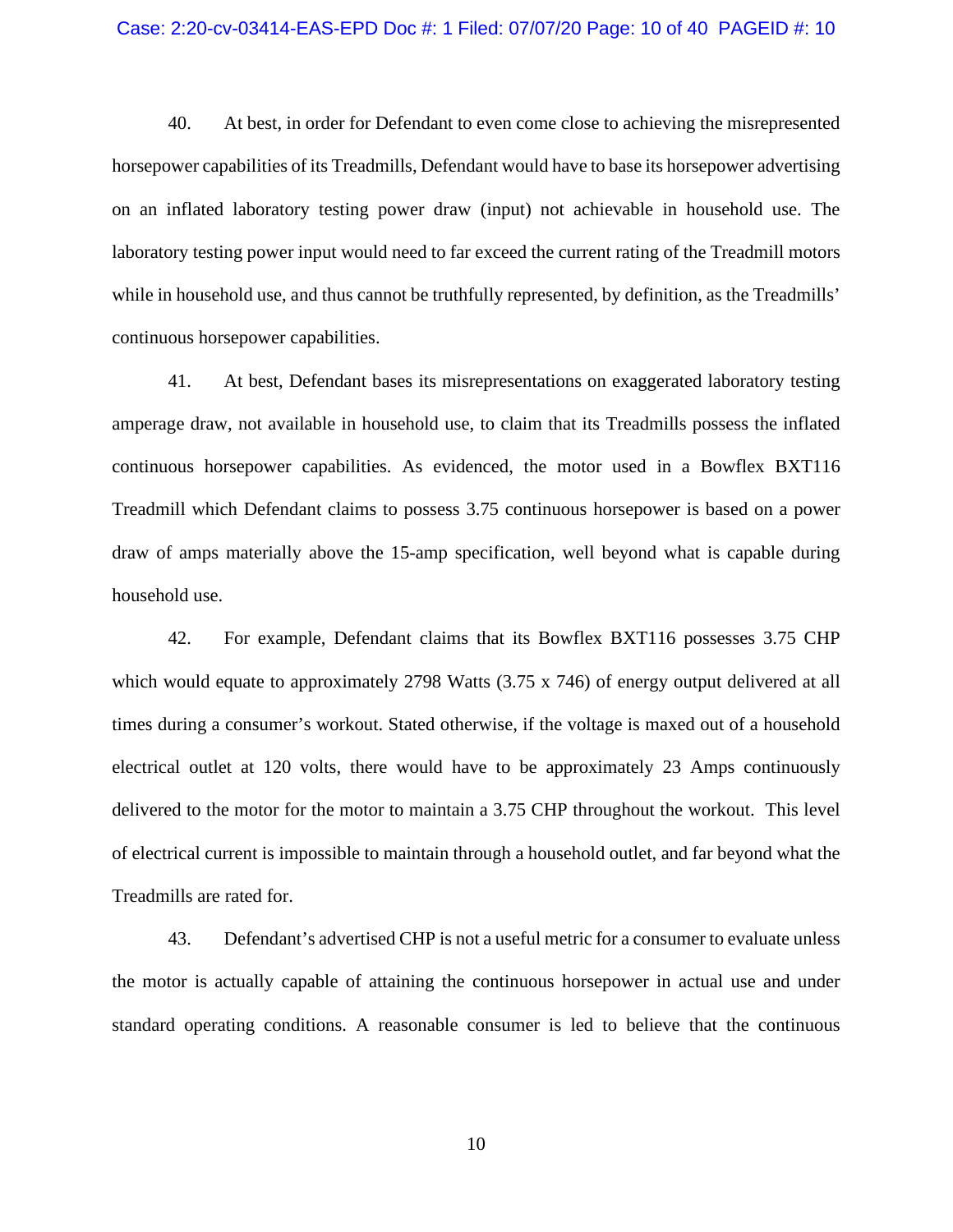horsepower representations are actually achievable while in normal exercise use based on Defendant's horsepower misrepresentations.

## **Defendant's Horsepower Misrepresentations and Misleading Statements**

44. Defendant uses misrepresentations and misleading statements to advertise its treadmills. For example:

> a. Advertising its Bowflex BXT216 treadmill as having a "Powerful 4.0 CHP motor"<sup>10</sup> equating to "Powerful Performance."

 $\leftarrow$   $\rightarrow$  C  $\bullet$  bowflex.com/treadmills/



☆ ◎



# BXT216 Treadmill now with Bowflex JRNY<sup>®</sup>

- Powerful 4.0 CHP motor.
- Backlit LCD display features 11 workout programs.
- Integrated handrail controls with speeds up to 12 MPH and up to 15% motorized incline.
- Built-in telemetry and hand grip heart rate tracking.
- 22" x 60" running path with Comfort Tech" deck cushioning.
- Weight capacity up to 400 lbs.
- Soft Drop" folding system for easy storage.
- USB charging port for device.
- Connects to the JRNY" app from your phone, tablet, or smart TV via Bluetooth".
- Warranty: 15 years frame & motor, 5 years parts & electronics, 2 years labor.

Shop BXT216

(b) Watch Video

<span id="page-10-0"></span><sup>10</sup> https://www.bowflex.com/treadmills/ (last accessed July 2, 2020).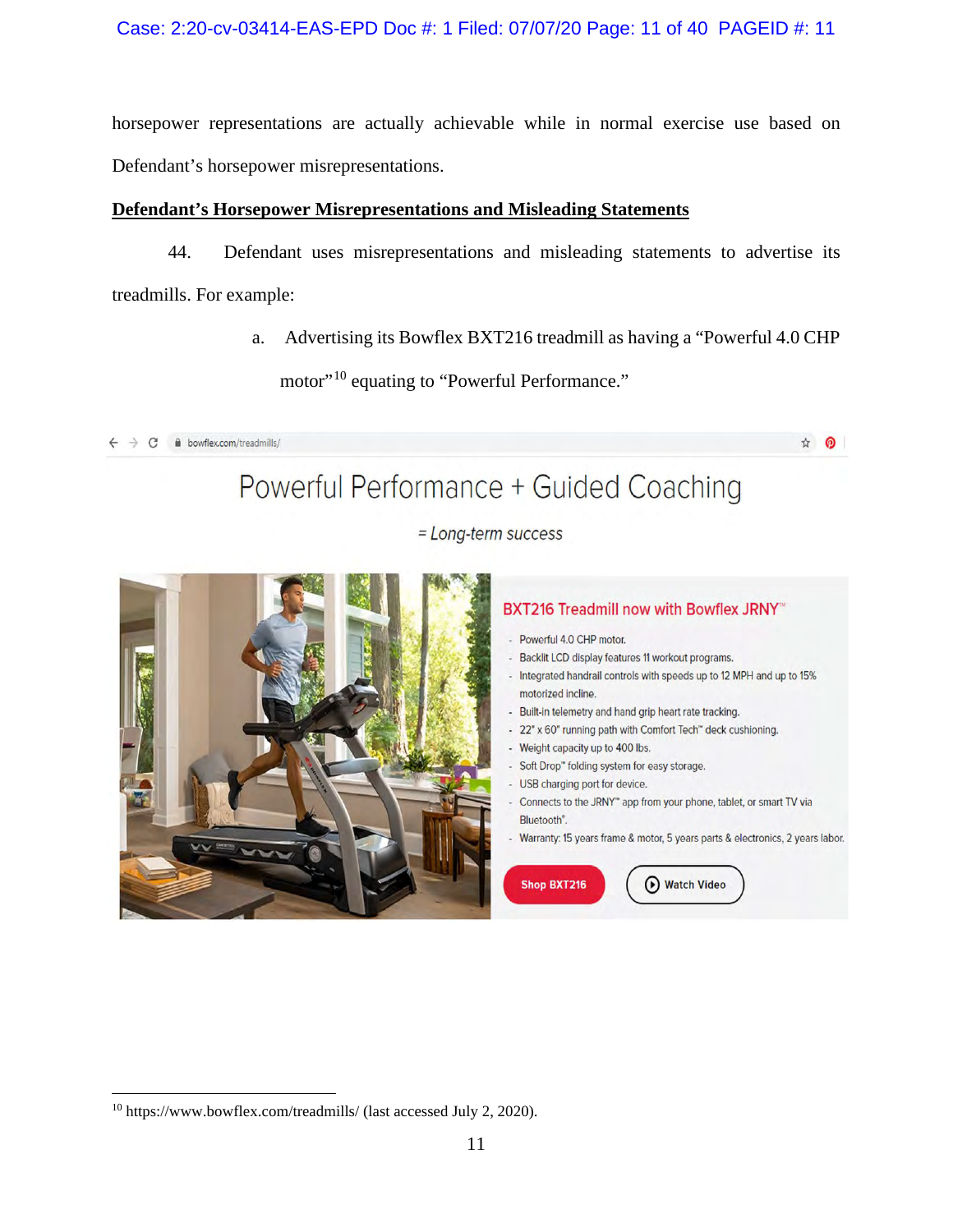- b. Advertising its Nautilus T614 treadmill as having a "**2.75 continuous horsepower motor**…that offers reliability, high responsiveness and performance"<sup>[11](#page-11-0)</sup>
- c. Advertising its Nautilus T618 treadmill as having a "**Powerful but quiet 3.5 CHP motor**," and stating that the "optimized and balanced workhorse motor maintains full running speed and immediate response as pace is adjusted up or down, throughout the workout."[12](#page-11-1)
- d. Advertising its Schwinn 830 Treadmill as having a "**2.75 continuous horsepower motor** [that] keeps up throughout the workout."<sup>[13](#page-11-2)</sup>

45. In its product video link, Defendant clearly misrepresents its 4.0 CHP capabilities for its Bowflex BXT216 treadmill while in household use.<sup>[14](#page-11-3)</sup>



<sup>&</sup>lt;sup>11</sup> https://www.nautilus.com/t614/100393.html (emphasis in original) (last accessed July 2, 2020).<br><sup>12</sup> https://www.nautilus.com/t618/100647.html (emphasis in original) (last accessed July 2, 2020).<br><sup>13</sup> https://www.schw

<span id="page-11-2"></span><span id="page-11-1"></span><span id="page-11-0"></span>

<span id="page-11-3"></span><sup>&</sup>lt;sup>14</sup> https://www.bowflex.com/treadmills/compare/ (last accessed July 2, 2020)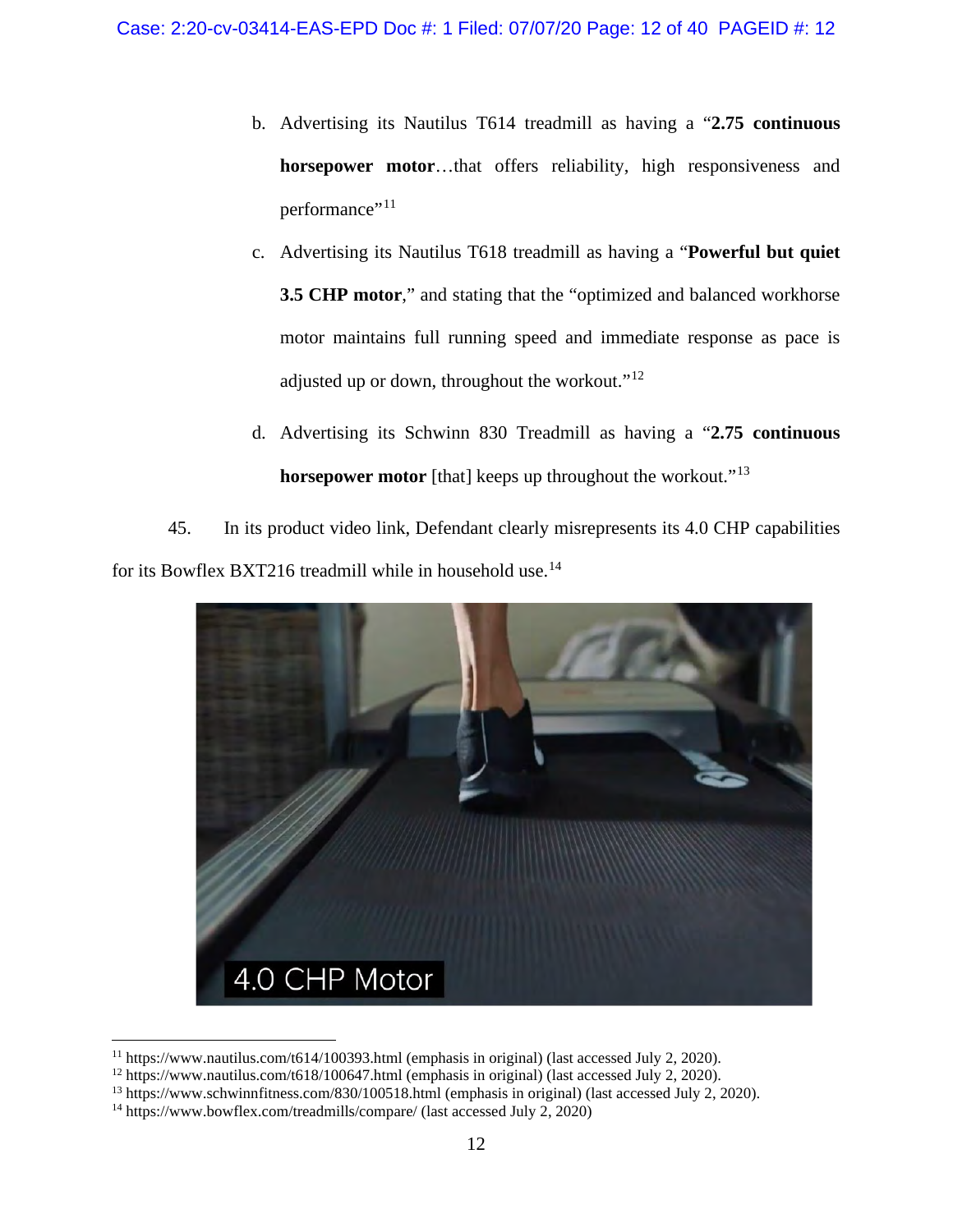46. In its product video link, Defendant clearly misrepresents its 3.5 CHP capabilities for its Nautilus T618 treadmill while in household use.[15](#page-12-0)



47. Defendant also uses false CHP representations to sell Treadmills on third party websites such as Amazon. For example, the Nautilus T614 is advertised as having a "2.75 CHP motor that offers reliability, high responsiveness and performance for the user."<sup>[16](#page-12-1)</sup>

<span id="page-12-0"></span><sup>15</sup> https://www.nautilus.com/nautilus-treadmills (last accessed July 2, 2020)

<span id="page-12-1"></span><sup>&</sup>lt;sup>16</sup> https://www.amazon.com/Nautilus-100393-T614-readmill/dp/B00KVZM6TW/ref=sr\_1\_4?dchild=1&keywords= nautilus&qid= 1587064043&sr=8-4 (last accessed July 2, 2020).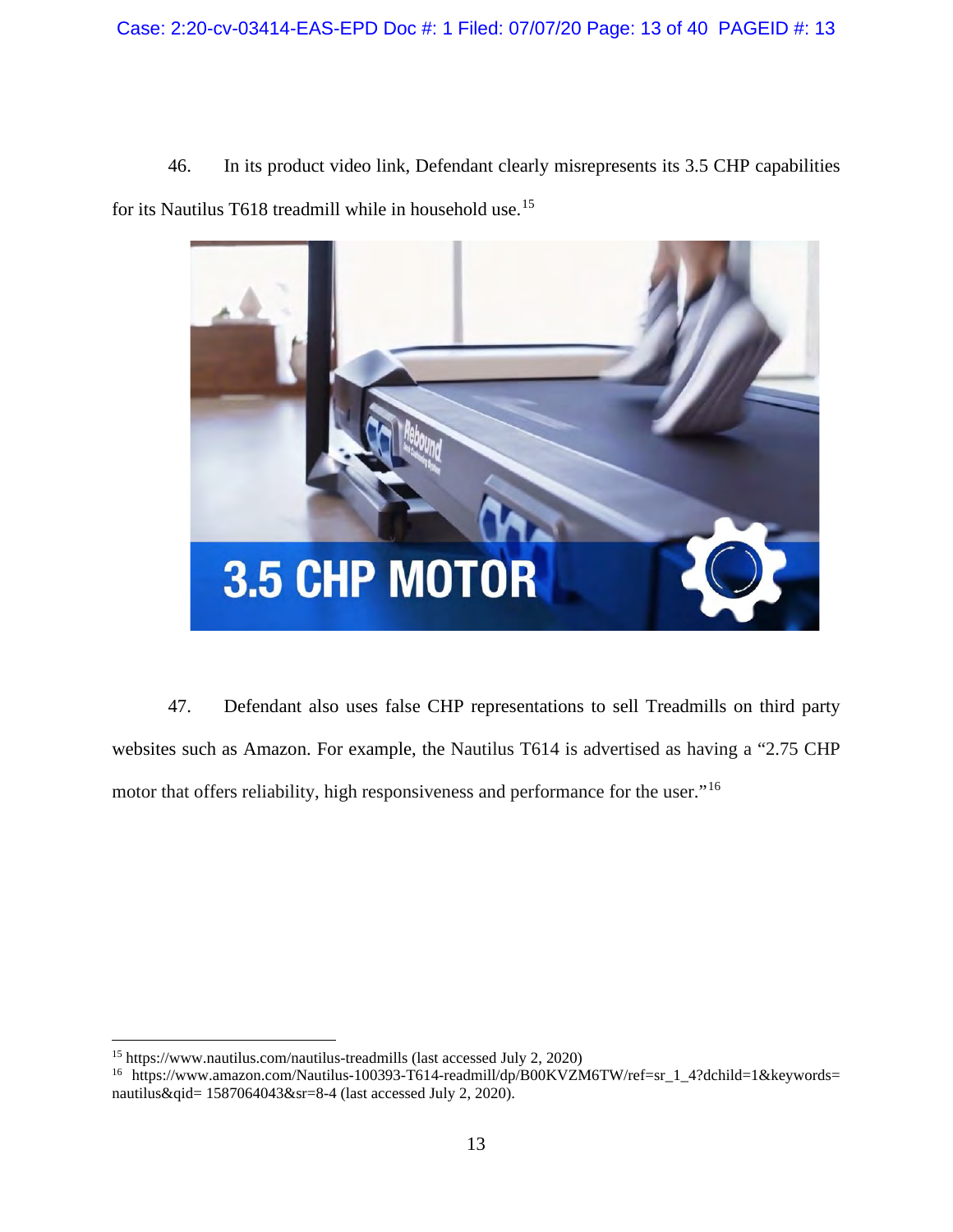## Case: 2:20-cv-03414-EAS-EPD Doc #: 1 Filed: 07/07/20 Page: 14 of 40 PAGEID #: 14



48. Defendant also uses false CHP representations to sell Treadmills on third-party websites such as Dick's. For example:

- a. Advertising the Bowflex BXT216 treadmill as having "4.0 continuous horsepower motor designed to deliver **powerhouse performance** & durability."<sup>[17](#page-13-0)</sup>
- b. Advertising the Bowflex BXT116 treadmill as having "3.5 Continuous horsepower motor designed to deliver **powerhouse performance** & durability."[18](#page-13-1)

<span id="page-13-0"></span><sup>17</sup> https://www.dickssportinggoods.com/p/bowflex-bxt216-treadmill-17bfxubwflxt216trtrd/17bfxubwflxt216trtrd (emphasis added) (last accessed July 2, 2020).

<span id="page-13-1"></span><sup>18</sup> https://www.dickssportinggoods.com/p/bowflex-bxt116-treadmill-17nauubwflxt116trtrd/17nauubwflxt116trtrd (emphasis added) (last accessed July 2, 2020).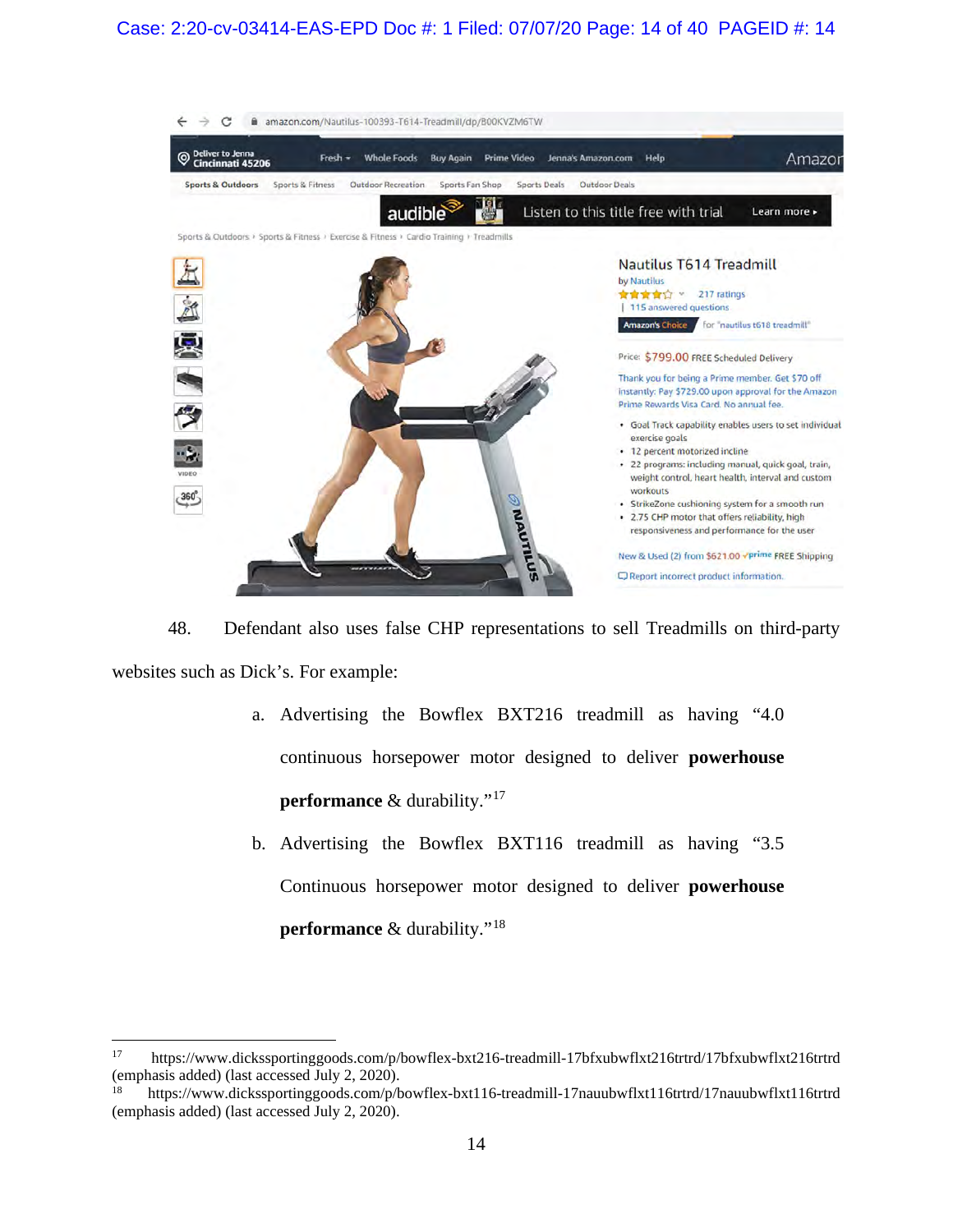49. As Defendant knew would happen, the fitness market has parroted the misleading horsepower representations, which has allowed for reviews on review websites such as:

- a. **"Horsepower:** Aiming for a best-in-class reputation the [Bowflex] BXT116 powers its workout belt with a 3.75 CHP motor. This motor is strong enough for almost anyone's treadmill running. For comparison, 3.0 to 3.5 CHP is the norm for durable home treadmills... and 4.0 HP is the usual for marathon treadmills. (For a 4.0 CHP motor see [the BXT216.](https://www.treadmillreviews.net/bowflex-bxt216/))"[19](#page-14-0)
- b. "While the more expensive treadmill in the series—the Bowflex BXT216—comes equipped with a powerful 4.0 CHP motor, the standard horsepower for home treadmills is usually anywhere from 3.0-3.5 CHP, making the Bowflex BXT116 sill [sic] powerful at 3.75 CHP. The 3.75 CHP motor power will still allow for rigorous sessions—even multiple per day—and perhaps more importantly, for withstanding marathon-level training. This quality also turns out to be higher than the industry standards at the same price point. In sum, if you're training indoors for a marathon, or have multiple rigorous workout sessions a day (or share it with multiple family members), the BXT116 provides incredible value for the level of horsepower being delivered."<sup>[20](#page-14-1)</sup>

50. Each of Defendant's Treadmills prominently displays its misrepresented horsepower rating in its advertising material:

<span id="page-14-1"></span><span id="page-14-0"></span><sup>&</sup>lt;sup>19</sup> https://www.treadmillreviews.net/bowflex-bxt116/ (emphasis in original) (last accessed July 2, 2020).<br><sup>20</sup> https://www.topfitnessmag.com/treadmill-reviews/bowflex-bxt116-treadmill-review/ (last accessed July 2, 2020)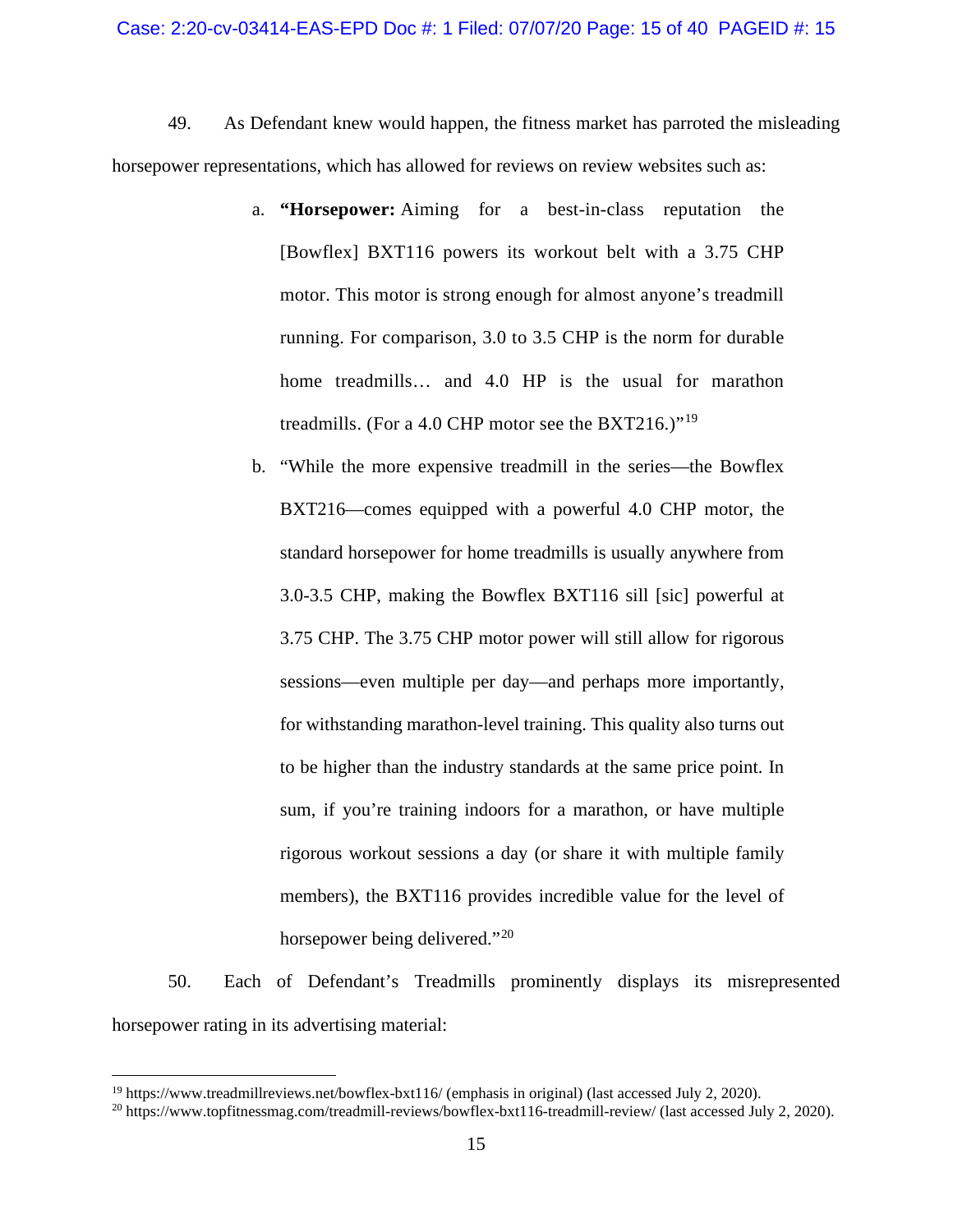- "2.6 CHP" (Schwinn 810);<sup>[21](#page-15-0)</sup>
- "2.75 CHP" (Schwinn 830);<sup>[22](#page-15-1)</sup>
- "3.0 CHP" (Schwinn 870); $^{23}$  $^{23}$  $^{23}$
- "2.75 CHP" (Nautilus T614); $^{24}$  $^{24}$  $^{24}$
- "3.0 CHP" (Nautilus T616); $^{25}$  $^{25}$  $^{25}$
- "3.5 CHP" (Nautilus T618); $^{26}$  $^{26}$  $^{26}$
- "3.75 CHP Motor" (Bowflex BXT116); $^{27}$  $^{27}$  $^{27}$  and,
- "4.0 CHP Motor" (Bowflex BXT 216).<sup>[28](#page-15-7)</sup>

# 51. The picture below is an example of the Bowflex CHP misrepresentations described

in the paragraph above:

| bowflex.com/treadmills/              |                                             |                                             |
|--------------------------------------|---------------------------------------------|---------------------------------------------|
|                                      | <b>BXT216 Treadmill</b>                     | <b>BXT116 Treadmill</b>                     |
|                                      | \$1,899                                     | \$1,599                                     |
|                                      | ******                                      | ***** 4.6                                   |
|                                      |                                             |                                             |
| New! JRNY App Connected <sup>2</sup> |                                             |                                             |
| Motor                                | 4.0 CHP Motor                               | 3.75 CHP Motor                              |
| <b>Track Width</b>                   | 22"                                         | 20"                                         |
| Max Incline                          | 15%                                         | 15%                                         |
| <b>Max Speed</b>                     | 12 mph                                      | $12$ mph                                    |
| <b>Built-in Workout Programs</b>     | 11                                          | 9                                           |
| <b>Display</b>                       | 9" Full Color Backlit LCD                   | 7.5" Full Color Backlit LCD                 |
| <b>Deck Cushioning</b>               | 5-Cell Comfort Tech <sup>"</sup> Cushioning | 3-Cell Comfort Tech <sup>™</sup> Cushioning |
| <b>Handrail Controls</b>             |                                             | $\frac{1}{2}$                               |
| Max User Weight                      | <b>400 lbs</b>                              | 375 lbs                                     |
| Connectivity                         | $\approx 0$ ( $\approx$ $\sim$              |                                             |

<span id="page-15-0"></span> $^{21}$  https://www.schwinnfitness.com/schwinn-treadmills (last accessed July 2, 2020).  $^{22}$   $\emph{Id.}$ 

- 
- 

<span id="page-15-6"></span><span id="page-15-5"></span>

<span id="page-15-2"></span><span id="page-15-1"></span> $^{23}$  *Id.*<br><sup>24</sup> https://www.nautilus.com/nautilus-treadmills (last accessed July 2, 2020).

<span id="page-15-4"></span><span id="page-15-3"></span><sup>&</sup>lt;sup>25</sup> *Id.*<br><sup>26</sup> *Id.* <sup>27</sup> https://www.bowflex.com/treadmills/ (last accessed July 2, 2020). <sup>28</sup> *Id.* 

<span id="page-15-7"></span>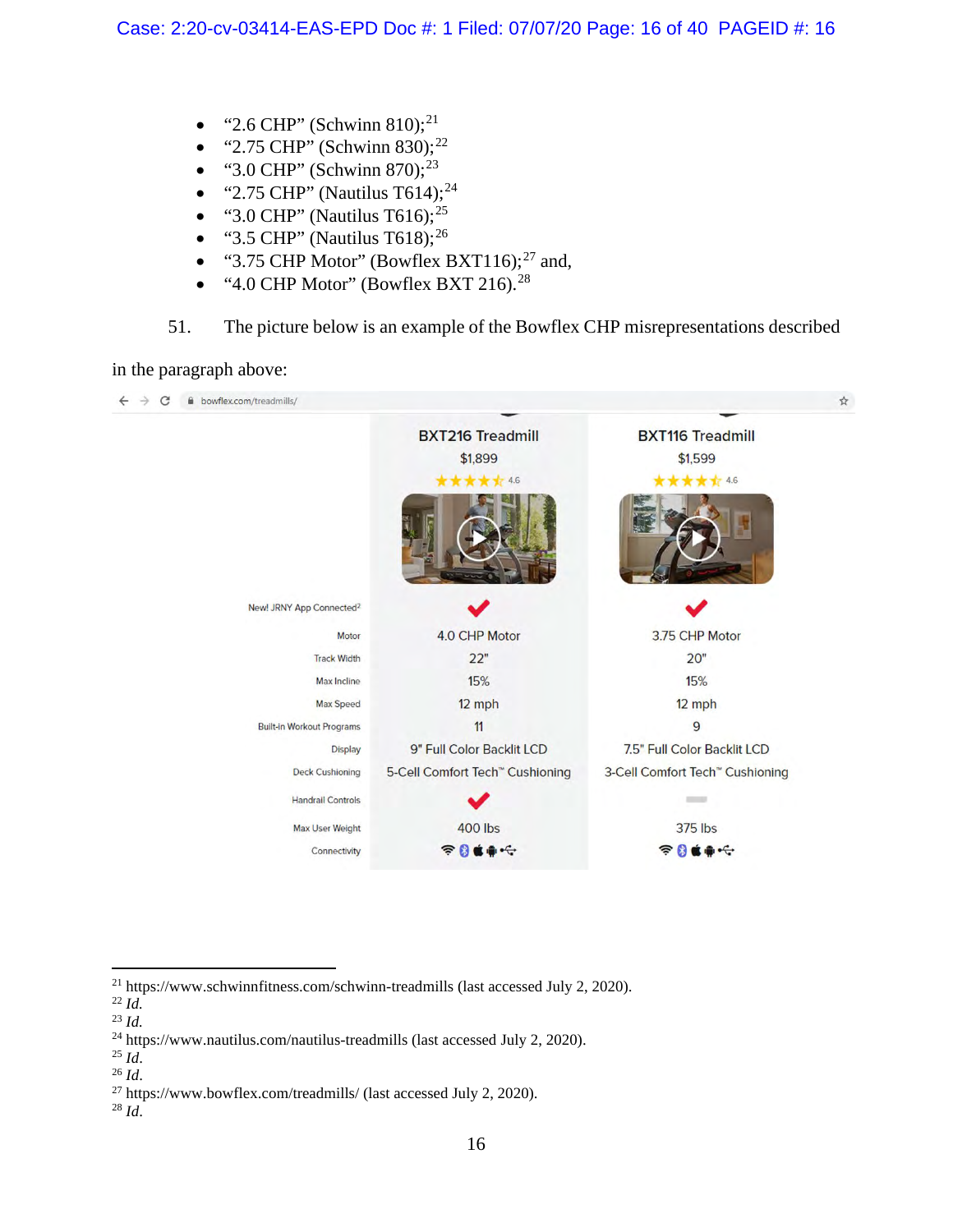52. In addition to Defendant's online advertising horsepower misrepresentations, Defendant's in-store floor model displays across the country at Dick's Sporting Goods prominently exhibit Defendant's horsepower as a major selling feature listed at the top of the specifications.

53. In addition to promoting the misrepresented horsepower capabilities to consumers online, Defendant also ensure that the misrepresentations are clear to consumers when viewing the actual Treadmills' in-store displays.[29](#page-16-0)



54. For example, the Bowflex BXT216 clearly touts the "Powerful 4.0 CHP motor" as the top featured spec under the "Superior Feature Set" on display in Dick's Sporting Goods retail stores. [30](#page-16-1)

<span id="page-16-0"></span><sup>29</sup> Dick's Sporting Goods, Richfield, Minnesota, June 18, 2020.

<span id="page-16-1"></span><sup>30</sup> *Id.*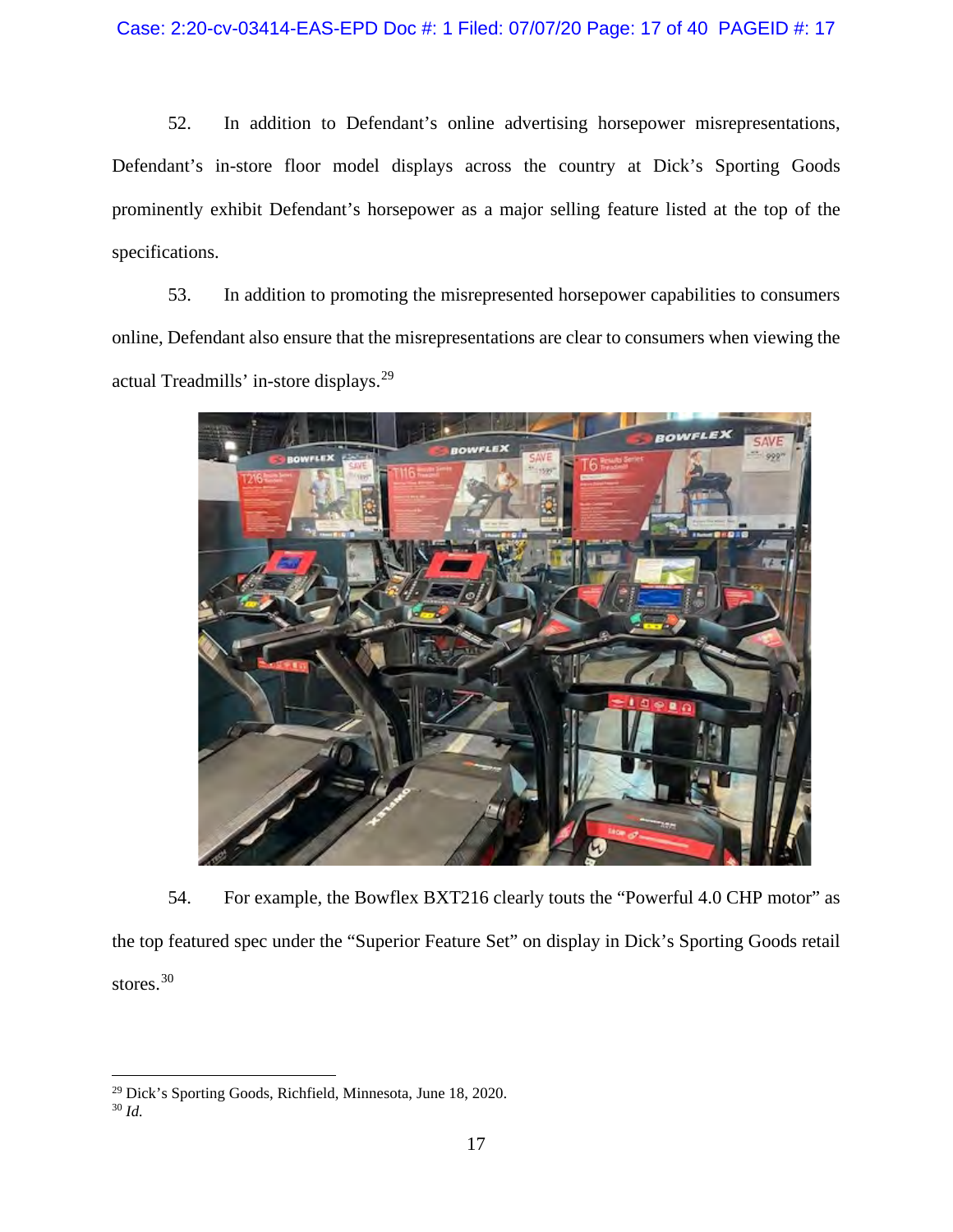

55. In addition to the advertising signage misrepresentations in the store, the Bowflex BXT6, sold exclusively at Dick's Sporting Goods, prominently displays the misrepresented "3.0" CHP Continuous Horsepower Motor" on the running deck motor cover.<sup>[31](#page-17-0)</sup>

<span id="page-17-0"></span>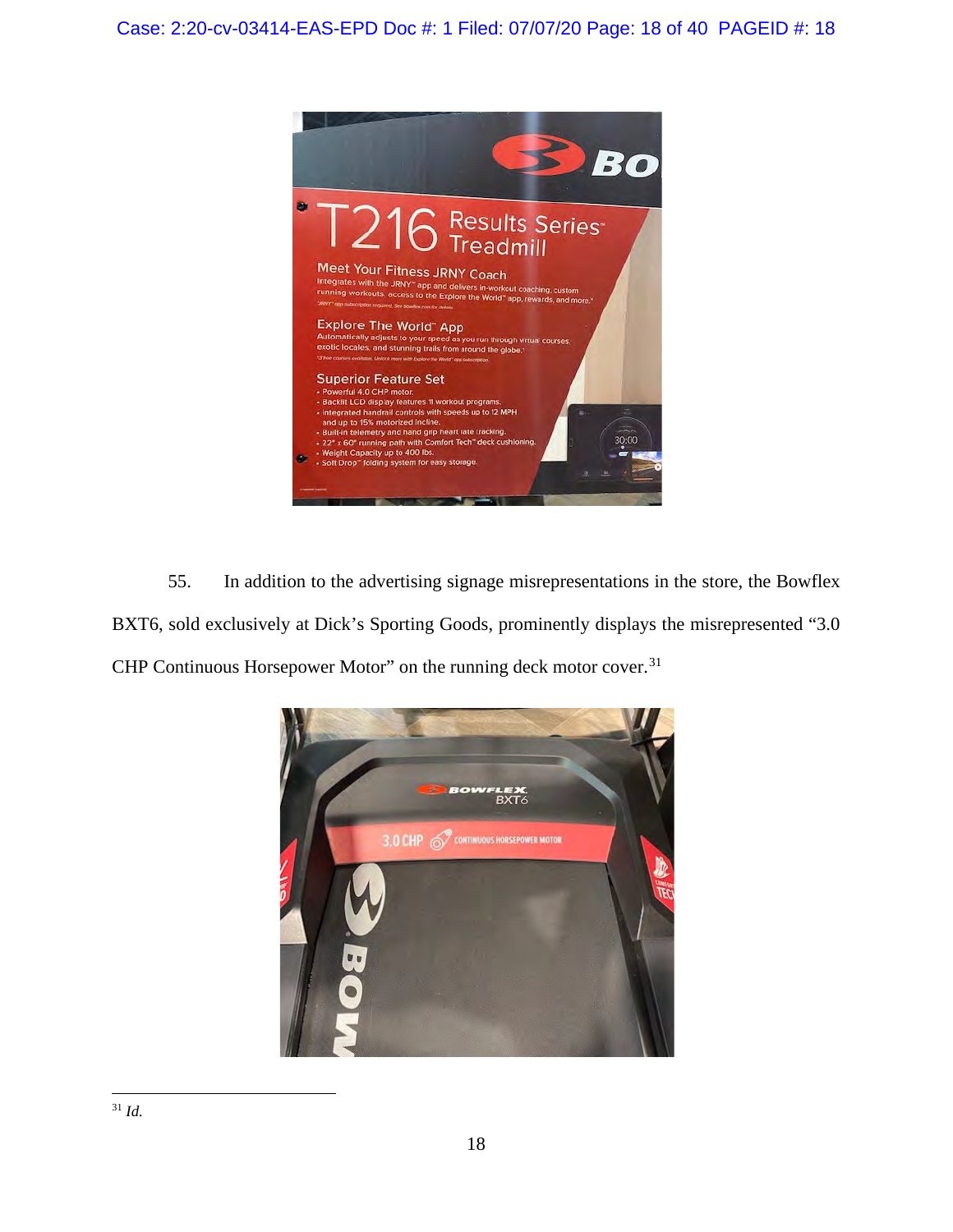### Case: 2:20-cv-03414-EAS-EPD Doc #: 1 Filed: 07/07/20 Page: 19 of 40 PAGEID #: 19

56. In direct correlation to the misrepresented horsepower and the various treadmill models that Defendant offers, it has priced the models according to the misleading continuous horsepower associated with each model, causing the higher misrepresented horsepower models to be priced incrementally. As Dick's recognizes: "The higher the CHP, the more expensive the  $cost."32$  $cost."32$ 

57. Defendant's advertised continuous horsepower rating is fictional when compared to the actual power available in normal household operation. In order to achieve the misleading horsepower output that Defendant claims its treadmills are capable of achieving, the power input necessary when plugged into an outlet would have to be two to three times the actual capability of the electrical infrastructure found in homes in the United States.

58. Upon information and belief, in addition to the household electrical limitations, the Treadmills also contain an onboard motor controller board which limits the inrush of possible electrical power surges, further limiting the continuous horsepower of the Treadmills well below Defendant's advertised horsepower capabilities.

59. The continuous horsepower misrepresentations made by Defendant are more than mere subjective promotional statements that could be considered advertising puffery. Defendant's continuous horsepower misrepresentations are an objectively measurable and quantifiable metric that a reasonable consumer is drawn to believe is achievable when using the Treadmills for ordinary exercise use.

### **CLASS ACTION ALLEGATIONS**

60. Under Fed. R. Civ. P. 23(b)(2) and (b)(3), Plaintiff brings this suit on behalf of himself and a nationwide class (the "Nationwide Class" or "Class") defined as follows:

<span id="page-18-0"></span><sup>32</sup> https://protips.dickssportinggoods.com/sports-and-activities/exercise-and-fitness/how-to-choose-the-righttreadmill (last accessed July 2, 2020).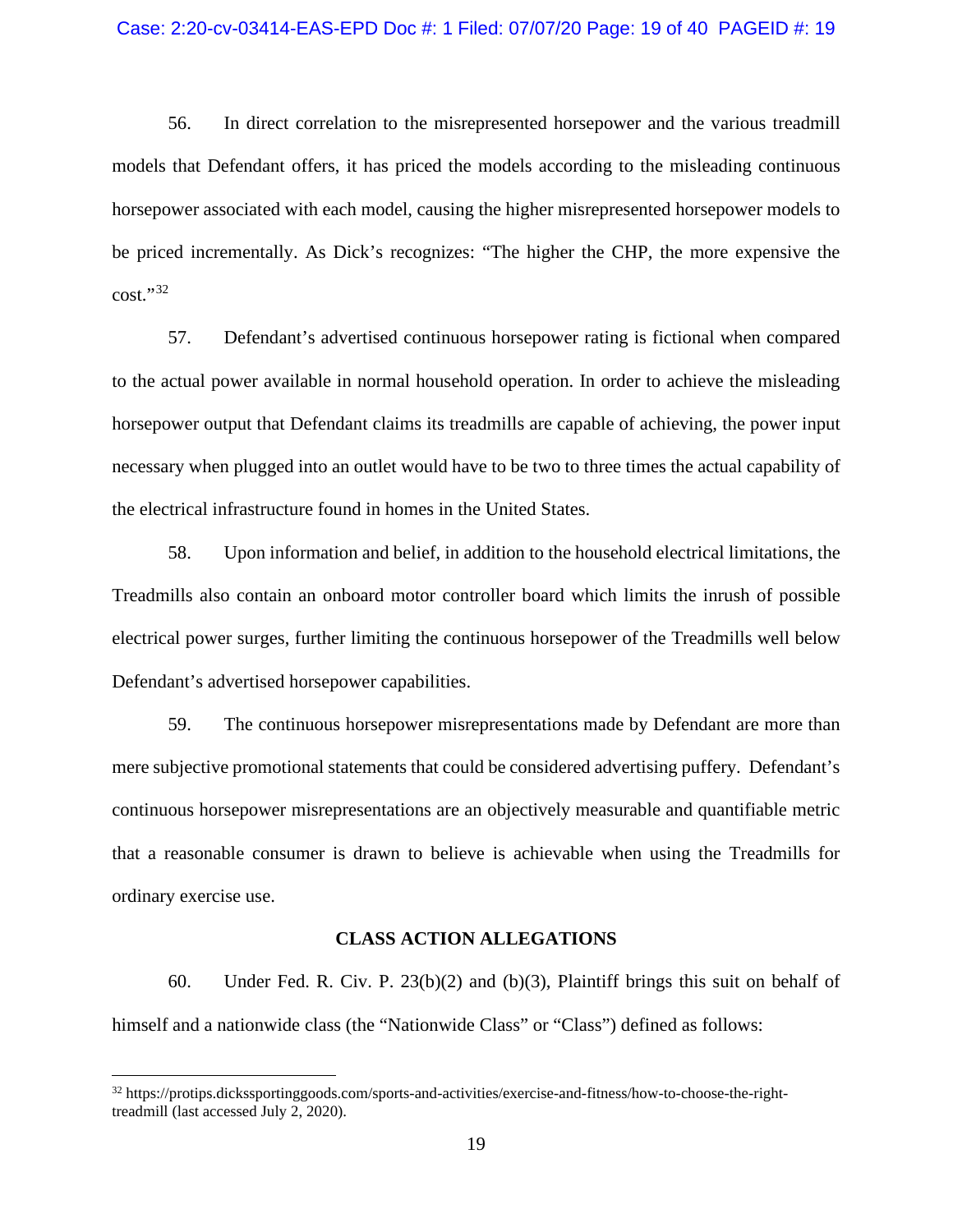## **All persons in the United States who purchased a Treadmill, during the maximum period of time permitted by law, primarily for personal, family, or household purposes, and not for resale.**

61. Under Fed. R. Civ. P. 23(b)(2) and (b)(3), Plaintiff brings this suit on behalf of

himself and an Ohio-statewide class (the "Ohio Class" or "Subclass") defined as follows:

## **All persons in Ohio who purchased a Treadmill, during the maximum period of time permitted by law, primarily for personal, family, or household purposes, and not for resale.**

62. Plaintiff specifically excludes Defendant, its employees, agents, officer, directors, legal representatives, successors, subsidiaries, parent entities, or predecessors; class counsel; and the judicial officers and its associated court staff assigned to this case from the proposed Classes.

63. The definitions of the Class and Subclass are unambiguous, and Plaintiff is a member of the Class and Subclass he seeks to represent.

64. Plaintiff reserves the right to amend or modify the Class and Subclass definitions to create greater specificity, further division into subclasses, or limitation to particular issues as this case progresses.

65. The Class is so numerous and geographically dispersed that joining all Class members would be impracticable. The exact number of Class members is unknown by Plaintiff at this time and can only be ascertained through appropriate discovery. Plaintiff believes that the Class numbers at least in the tens of thousands.

66. The Subclass is so numerous and geographically dispersed in Ohio that joining all the members would be impracticable. The exact number of members in the Subclass is unknown by Plaintiff at this time and can only be ascertained through appropriate discovery. Plaintiff believes the Subclass numbers in at least the thousands.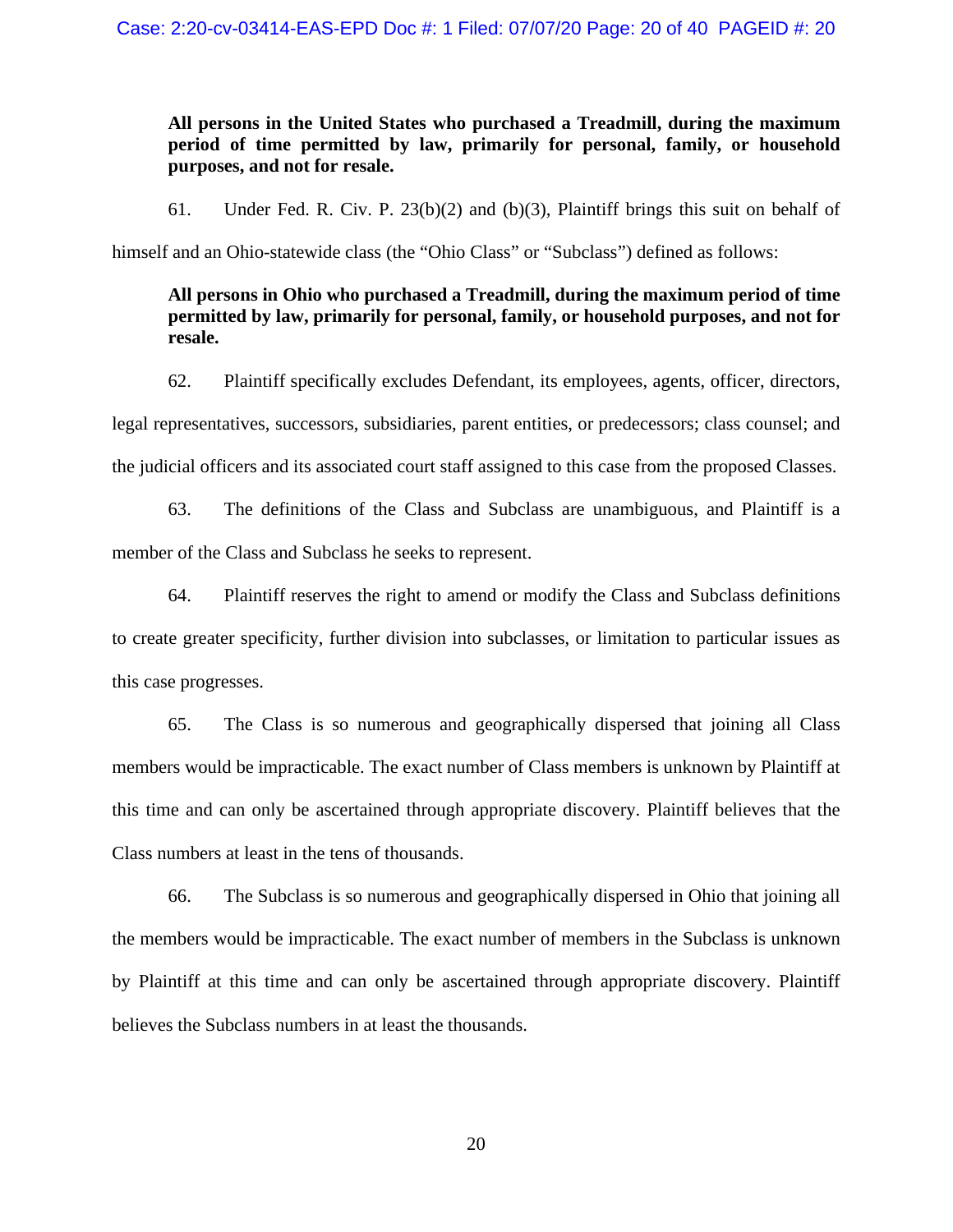### Case: 2:20-cv-03414-EAS-EPD Doc #: 1 Filed: 07/07/20 Page: 21 of 40 PAGEID #: 21

67. Plaintiff's claims are typical of the claims of the Class because Plaintiff purchased a treadmill from Defendant that was sold with a misleading continuous horsepower rating and suffered a pecuniary loss as a result of the purchase. Plaintiff's claims have the same essential characteristics as all other Class members' claims and the evidence to establish the facts and claims stated herein will be the same for Plaintiff and all other members of the Classes. All claims are based on the course of conduct and similar legal theories. All Class members, including Plaintiff, suffered the same type of injury and possess the same interests in pursuing this case as does Plaintiff, and none benefitted from the misleading representations. A single resolution of these claims would be preferable to a multiplicity of similar actions.

68. Plaintiff's claims are typical of the claims of the Subclass because Plaintiff purchased a treadmill from Defendant that was sold with a misleading horsepower rating and suffered a pecuniary loss as a result of the purchase. The Subclass Plaintiff's claims have the same essential characteristics as all other Subclass members' claims and the evidence to establish the facts and claims stated herein will be the same for Plaintiff and all other members of the Subclass. Each Subclass claim is based on the course of conduct and similar legal theories. All Subclass members, including Plaintiff, suffered the same type of injury and possess the same interests in pursuing this case as does Plaintiff, and none benefitted from the misleading representations. A single resolution of these claims would be preferable to a multiplicity of similar actions.

69. Plaintiff will fairly and adequately protect the interests of the members of the Class and the Subclass and has retained counsel competent and experienced in class action litigation.

70. Defendant has acted or refused to act on grounds generally applicable to the Class and the Subclass, thereby making it appropriate for the Court to render final injunctive relief regarding the Class as a whole and the Subclass as a whole. Specifically, Defendant continues to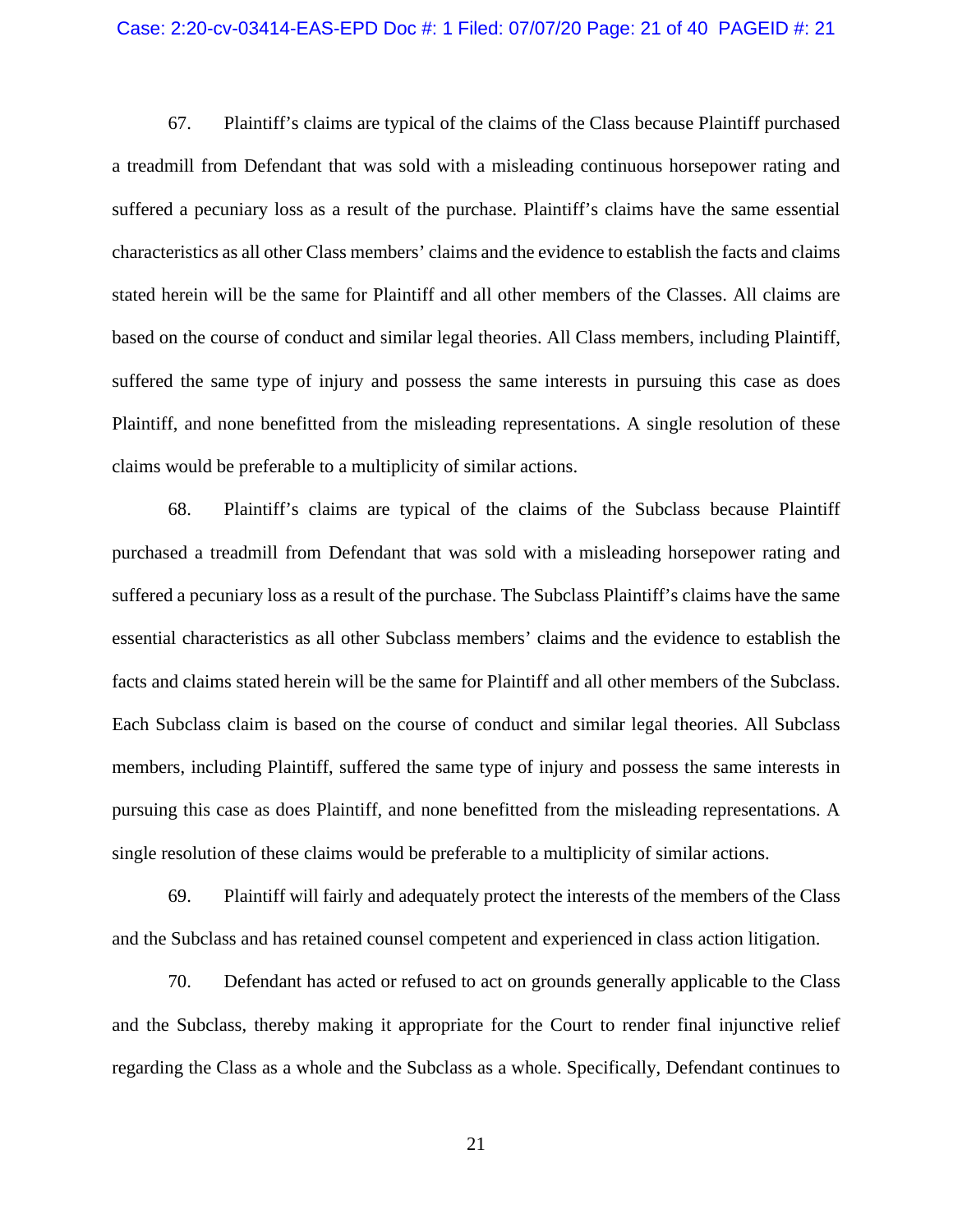### Case: 2:20-cv-03414-EAS-EPD Doc #: 1 Filed: 07/07/20 Page: 22 of 40 PAGEID #: 22

misrepresent the continuous horsepower available in its treadmills, making the harm to prospective treadmill purchasers ongoing, including Plaintiff who intends to be in the market to purchase another treadmill in the future. Because Defendant continues to use and promote its CHP representations in the marketing and sale of its treadmills, Plaintiff, members of the Class and the Subclass, and future purchasers will be similarly misled about the treadmills horsepower production during actual use thereby causing them to pay a price premium for inflated horsepower representations.

71. Common questions of law and fact exist as to Class members' claims and Subclass members' claims and predominate over questions affecting only individual Class or Subclass members. Common legal and factual questions include, but are not limited to:

- a. The nature of Defendant's promotion of continuous horsepower representations;
- b. Whether Defendant misrepresented the continuous horsepower, and/or horsepower of the Treadmills;
- c. Whether Defendant's "CHP" claims were false and/or misleading;
- d. Whether Defendant knew or should have known its claims regarding the Treadmills' power were false and/or misleading;
- e. Whether Defendant's representations were material to consumers and the market;
- f. Whether the Treadmills produce the advertised "Continuous Horsepower" for any time material to consumer operation and use;
- g. Whether Defendant placed "CHP" ratings on the Treadmills' packaging;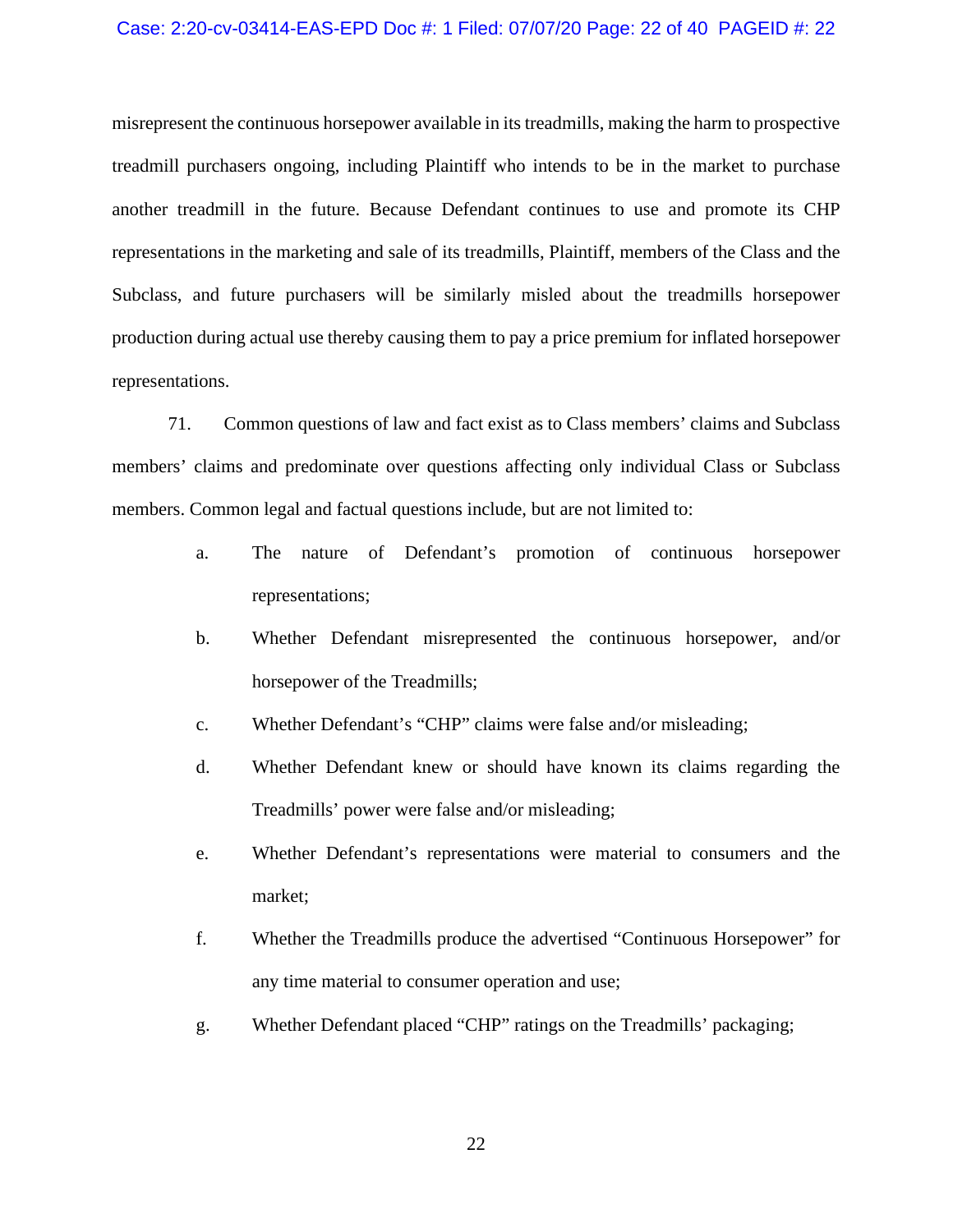- h. Whether Defendant provided point of sale materials to retailers for use in promoting Defendant's Treadmills and whether those materials included misleading references to continuous horsepower;
- i. Whether Defendant provided advertising copy or suggested promotional language to retailers for use in promoting Defendant's Treadmills and whether those materials included misleading references to continuous horsepower;
- j. Whether Defendant's Continuous Horsepower statements constituted contractual promises or warranties on the Treadmills;
- k. Whether Defendant's misleading representations caused it to receive money that it would not have received absent those representations;
- l. Whether Defendant's actions breached the duties it owed Plaintiff and the Class under express warranties for the Treadmills;
- m. Whether the Defendant's actions breached the duties it owed Plaintiff and the Class under its implied warranties regarding the Treadmills;
- n. Whether Plaintiff and the Class paid more for the Treadmills than they would have paid absent Defendant's misleading horsepower representations;
- o. Whether Class members are entitled to damages, restitution, and/or monetary relief and if so, the amount and nature of such relief; and,
- p. Whether the Court should enjoin Defendant from continuing to misrepresent the Treadmills' power.

72. Resolution of each of these issues will turn upon evidence common to all Class and Subclass members.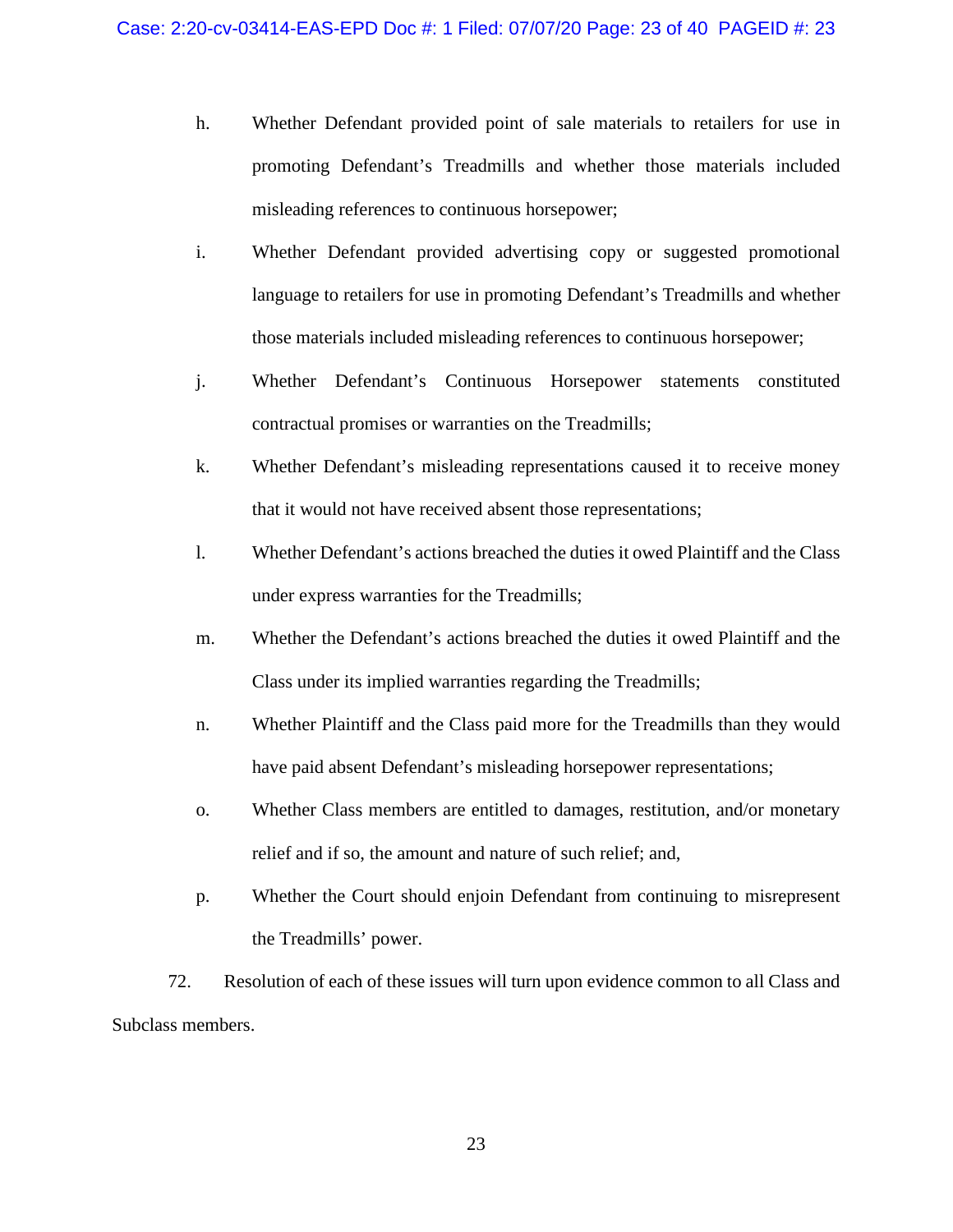### Case: 2:20-cv-03414-EAS-EPD Doc #: 1 Filed: 07/07/20 Page: 24 of 40 PAGEID #: 24

73. Resolution of issues common to all Class and Subclass members will predominate over individual issues.

74. The issues common to the Class and Subclass and the nature of the common relief creates a cohesive class and/or subclass for injunctive relief.

75. Treating this case as a class action rather than attempting multiple individual actions provides a superior method for the fair and efficient adjudication of this controversy because:

- a. It will avoid a multiplicity of suits and consequent burden on the courts and Defendant;
- b. It would be virtually impossible for all members of the Class and/or Subclass to intervene as parties-plaintiffs in this action;
- c. It would assure uniform application of the laws and a single, uniform decision across the board without sacrificing procedural fairness or bringing about other undesirable results;
- d. It will provide court oversight of the claims process, once Defendant's liability is adjudicated;
- e. It would permit a large number of similarly situated persons to prosecute their common claims in a single forum simultaneously, efficiently, and without the unnecessary duplication of effort and expense that numerous individual actions would engender; and,
- f. It will permit the adjudication of relatively small claims by certain Class and/or Subclass members, who could not afford to individually litigate such claims against a large corporate Defendant.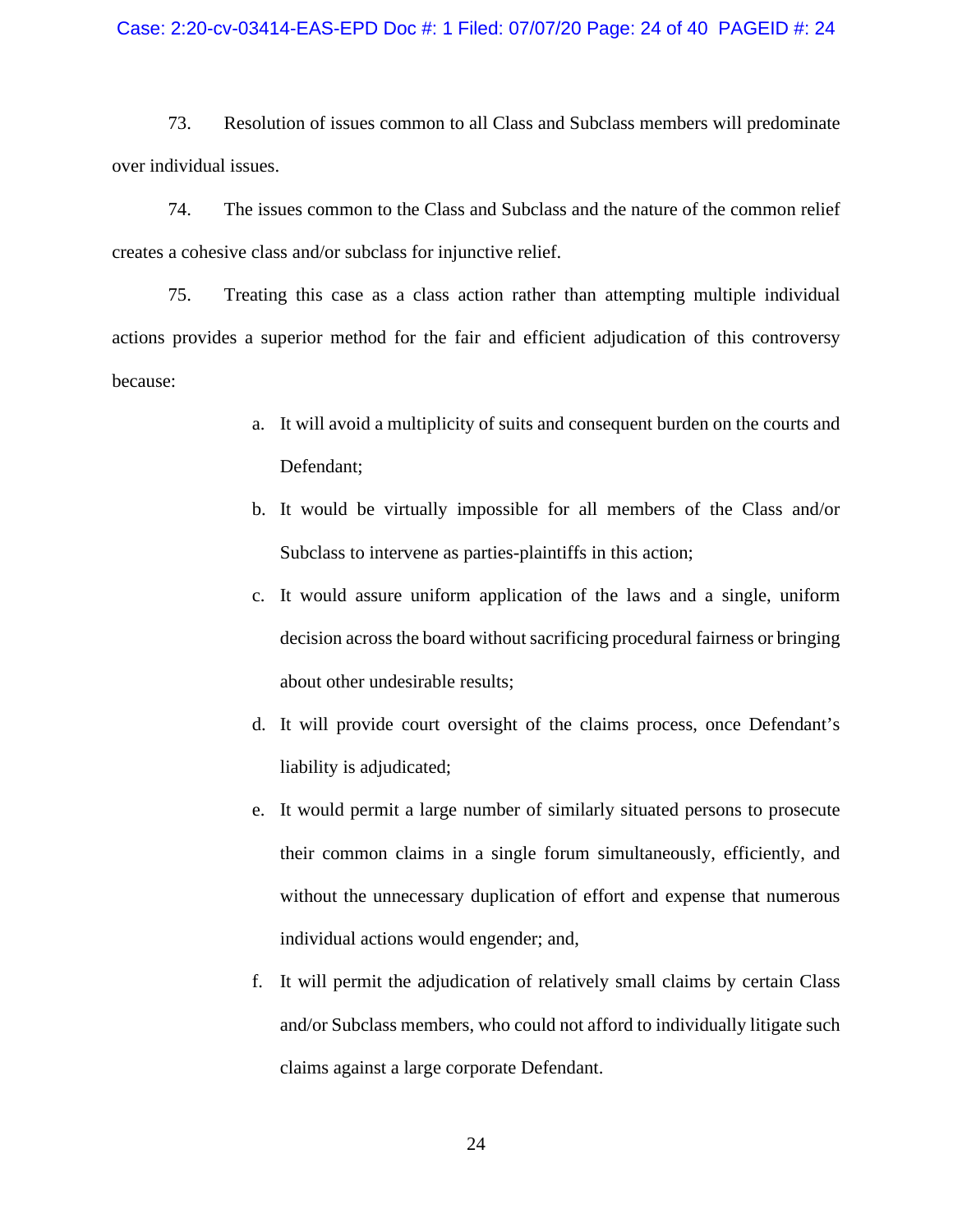76. Plaintiff and the proposed Class and Subclass satisfy the requirements of Rule  $23(b)(1)(A)$ , (b)(2), and/or (b)(3).

77. Plaintiff is not aware of any difficulties that are likely to be encountered in managing this action that would preclude its maintenance as a class action.

### **PRE-LAWSUIT NOTICE**

78. On April 24, 2020, Plaintiff, on behalf of himself and similarly situated putative class members, provided Defendant with proper pre-suit notice before filing this lawsuit in an attempt to address Defendant's horsepower misrepresentations without court intervention and allow Defendant the opportunity to cure.

79. Plaintiff provided Defendant with notice of its violations of state consumer protection laws, warranty claims, Magnuson Moss Warranty Act violations and negligent misrepresentation claims before filing this lawsuit, which Defendant failed to address. Plaintiff Walker's notice letter was delivered via FedEx to Defendant within a reasonable time after he discovered or reasonably should have discovered that his Bowflex BXT116 treadmill did not produce the represented 3.75 CHP.

### **COUNT 1 Breach of Express Warranty (on behalf of the Nationwide Class)**

80. Plaintiff restates and incorporates all other allegations in this Complaint.

81. Defendant represented on the Treadmills' packaging, on Defendant's websites, and on point of sale materials used for display and sale of the Treadmills that the Treadmills had certain horsepower specifications, as noted herein, which Plaintiff and other consumers reviewed and considered before purchasing their Treadmills.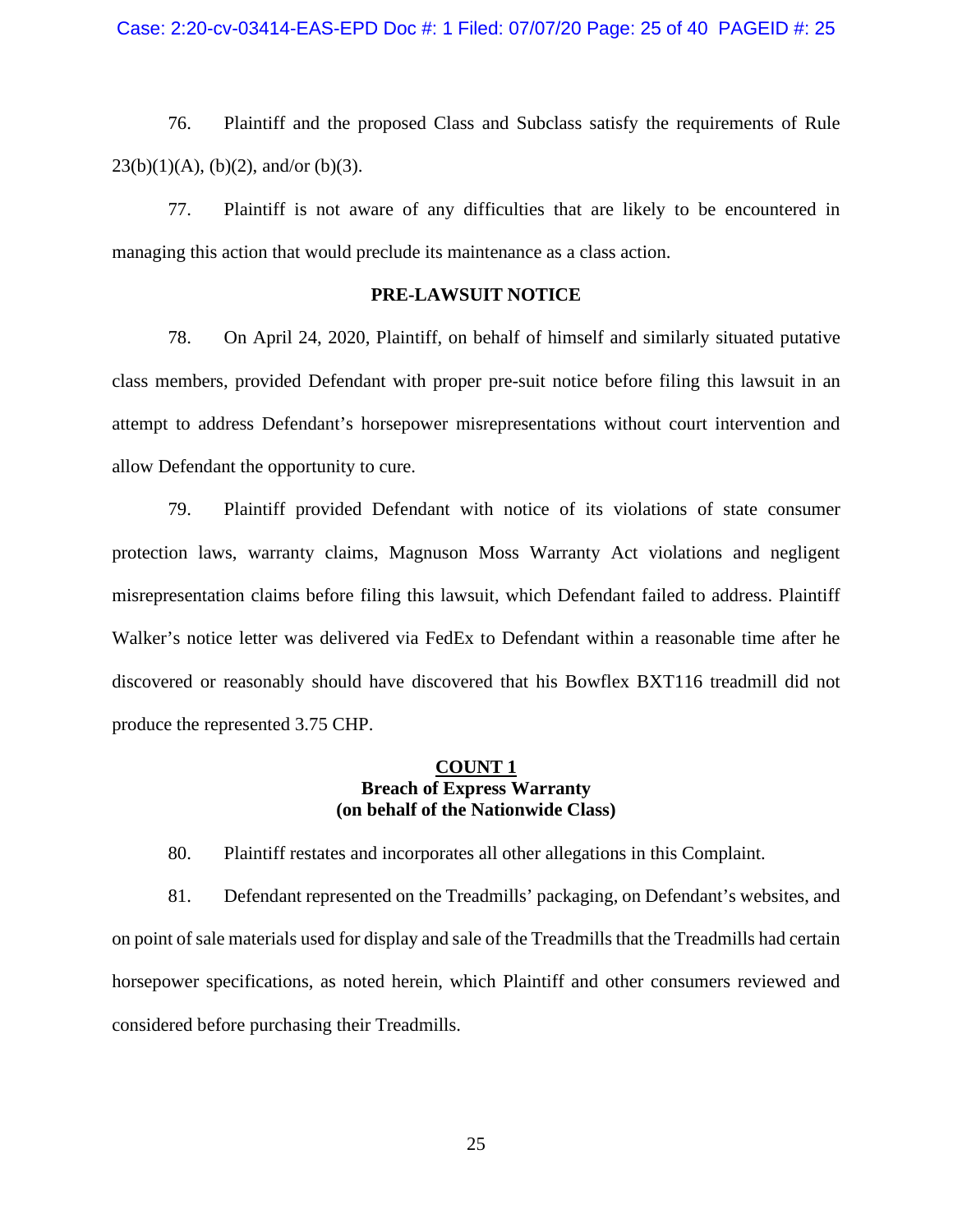#### Case: 2:20-cv-03414-EAS-EPD Doc #: 1 Filed: 07/07/20 Page: 26 of 40 PAGEID #: 26

82. As detailed above, these representations are false and/or misleading, and the Treadmills Plaintiff and the Class Members purchased do not conform to the above-noted horsepower representations and cannot operate as promised during household usage.

83. These representations constitute express warranties as to the Treadmills' qualities, nature, and performance.

84. These representations became part of the basis of the bargain for Plaintiff and the other Class members because they reviewed and considered such statements in deciding to purchase the Treadmills and because such statements are among the facts a reasonable consumer would consider material in the purchase of treadmills.

85. Plaintiff and the Class would not have purchased the Treadmills absent Defendant's representations that the Treadmills would operate at 2.6 CHP and above or would have paid substantially less for the Treadmills.

86. Defendant breached these express warranties because the Treadmills cannot reach the claimed horsepower even under ideal conditions during household operation, and certainly not during any usage time material to consumer use.

87. At the time the Treadmills were sold, Defendant knew that the written affirmation of facts or written promises regarding the level of horsepower were false.

88. Defendant's breach of promises and warranties by failing to provide goods conforming to the promised product specifications directly and proximately injured Plaintiff and the Class, by providing them with non-conforming Treadmills and creating an artificially inflated price for those Treadmills.

89. Plaintiff provided Defendant with notice and an opportunity to cure more than 30 days before the filing of this Lawsuit.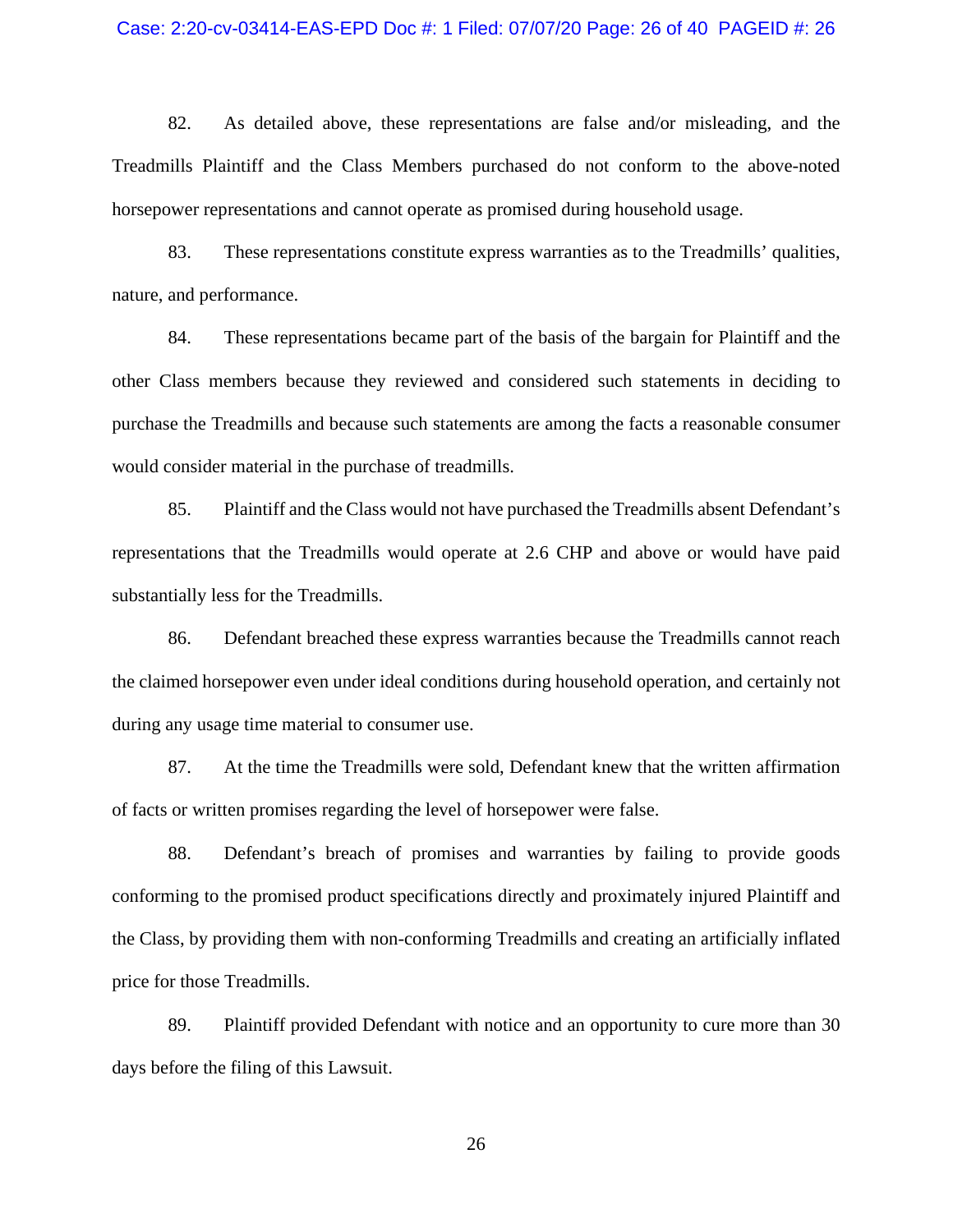90. Defendant's breach of the promises and warranties entitles Plaintiff and the Class to: (a) damages, in an amount to be determined at trial, and (b) an order requiring future representations to conform with the Treadmills' actual performance in the type of use for which they are intended.

### **COUNT 2**

## **Breach of Express Warranty — Magnuson-Moss Warranty Act (on behalf of the Nationwide Class)**

91. Plaintiff realleges and incorporates all other allegations in this Complaint.

92. The Treadmills are consumer products as defined in 15 U.S.C. § 2301(1).

93. Plaintiff and the Class members are consumers as defined in 15 U.S.C. § 2301(3).

94. Defendant is a supplier and warrantor as defined in 15 U.S.C. §§ 2301(4) and (5).

95. Defendant provided Plaintiff and Class members "written warranties" within the meaning of 15 U.S.C. § 2301(6).

96. Jurisdiction under the Magnuson-Moss Warranty Act is satisfied because Plaintiff properly invoked the jurisdiction of this Court under CAFA.

97. 15 U.S.C. § 2310(d) provides a cause of action for any consumer who is damaged by the failure of a warrantor to comply with a written warranty.

98. Defendant made written warranties regarding the Treadmills to Plaintiff and Class members within the meaning of 15 U.S.C. § 2301(6) (hereinafter, "written warranties" or "express warranties").

99. Defendant breached express warranties made to Plaintiff and the Class members.

100. Defendant promised, affirmed, and expressly warranted that the Treadmills had 2.6 CHP or higher. In other words, Defendant expressly warranted to Plaintiff and Class members that the Treadmills would meet a level of performance, or power output, associated with a 2.6 CHP or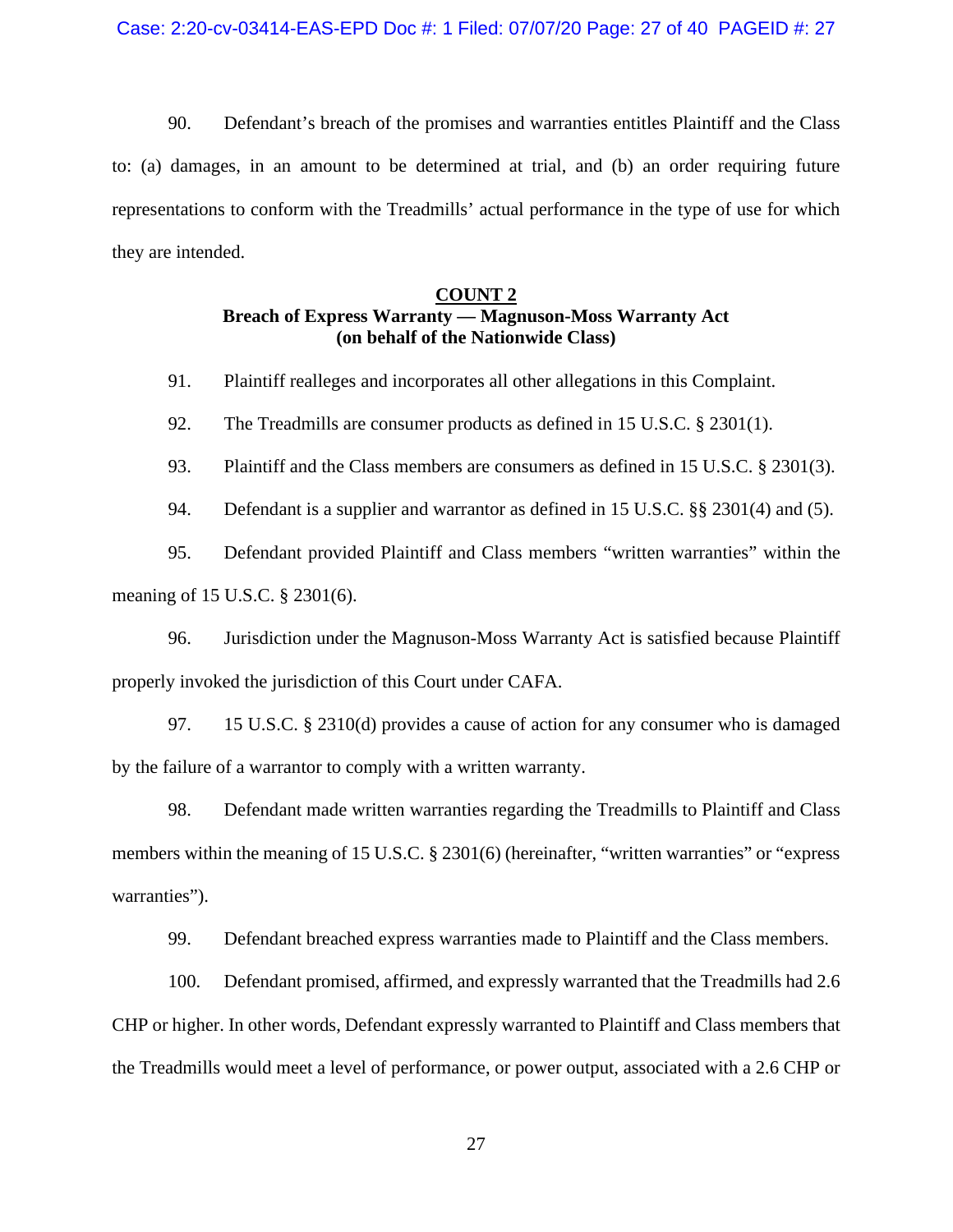### Case: 2:20-cv-03414-EAS-EPD Doc #: 1 Filed: 07/07/20 Page: 28 of 40 PAGEID #: 28

higher horsepower treadmill motor, for 10 or 15 years because Defendant promises a 10 or 15year warranty, depending on the Treadmill model, for the motor drive.

101. The Treadmills' product packaging exemplifies Defendant's express warranty that the Treadmills produce 2.6 CHP or higher for 10 or 15 years. Indeed, the front of the product packaging includes a picture of the Treadmills, a representation about the CHP capacity (2.6 or higher), and a statement indicating a 10 or 15-year warranty on the motor. The Treadmills are warranted to produce 2.6 CHP or higher for at least the duration of the warranty during household usage.

102. Defendant's horsepower warranties became part of the basis of the bargain for Plaintiff and other Class members because they reviewed and considered such statements in deciding to purchase the Treadmills, and because such statements are among the facts a reasonable consumer would consider material in the purchase of a high-end treadmill.

103. Plaintiff reviewed and considered Defendant's representations about the Treadmills producing at least 2.6 CHP before purchasing the Treadmills. But for Defendant's representations about the Treadmills' horsepower capabilities, Plaintiff would not have purchased the Treadmill or would have paid substantially less for the Treadmill.

104. Defendant breached its horsepower warranties by delivering Treadmills that do not—and indeed cannot—provide the power and performance of a 2.6 CHP or higher treadmill during household usage for 10 to 15 years, varying by Treadmill model.

105. At the time the Treadmills were sold, Defendant knew that the affirmations of fact or written promises they made regarding horsepower were false and were offered with no intention or capability of honoring them.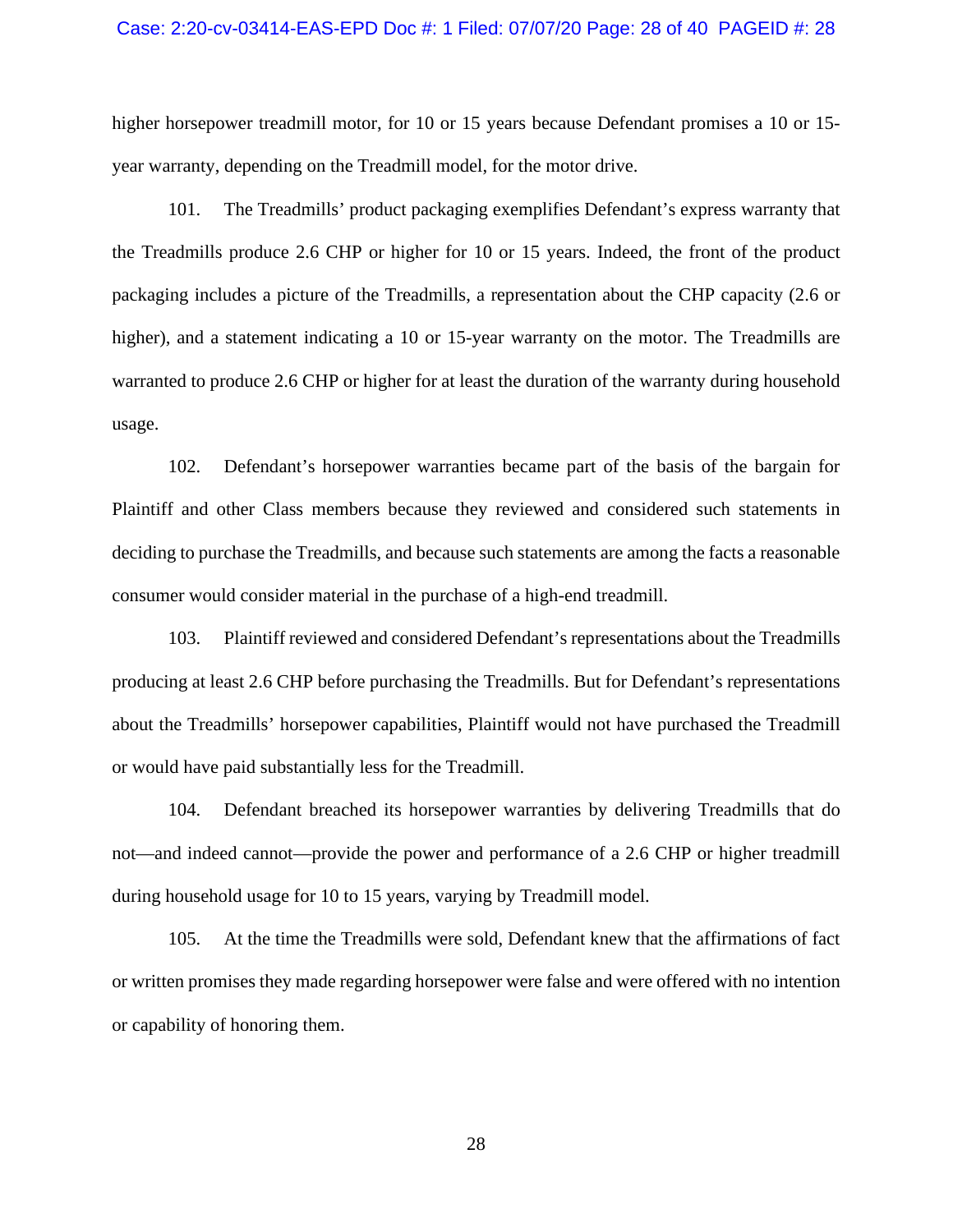### Case: 2:20-cv-03414-EAS-EPD Doc #: 1 Filed: 07/07/20 Page: 29 of 40 PAGEID #: 29

106. Plaintiff provided Defendant with notice and an opportunity to cure more than 30 days before the filing of this Lawsuit.

107. As a direct and proximate result of Defendant's breach of its express written warranties regarding the horsepower representations, Plaintiff and the Class members have been damaged in an amount to be proven at trial.

108. In addition, under 15 U.S.C. § 2310(d)(2), Plaintiff and the other Class members are entitled to recover a sum equal to the aggregate amount of costs and expenses (including attorneys' fees based on actual time expended) determined by the Court to have reasonably been incurred by Plaintiff and the other Class members in connection with the commencement and prosecution of this action.

109. Furthermore, Plaintiff and the Class are also entitled to equitable relief under 15 U.S.C. § 2310(d) and damages as a result of Defendant's violation of its written warranties.

## **COUNT 3 Breach of Express Warranty (on behalf of the Ohio Class)**

110. Plaintiff restates and incorporates all other allegations in this Complaint.

111. Defendant represented that the Treadmills had certain horsepower specifications on the Treadmills' packaging, on its website, and on point of sale materials used for display and sale of the Treadmills, as noted herein, which Plaintiff and the Ohio Class reviewed and considered before purchasing their Treadmills. Defendant warranted that the Treadmills would perform as advertised with a 10 or 15-year warranty on the motor producing the stated CHP.

112. As detailed above, these representations are false and/or misleading, and the Treadmills Plaintiff and the Ohio Class purchased do not conform to the above-noted horsepower representations and cannot operate as promised during household operation.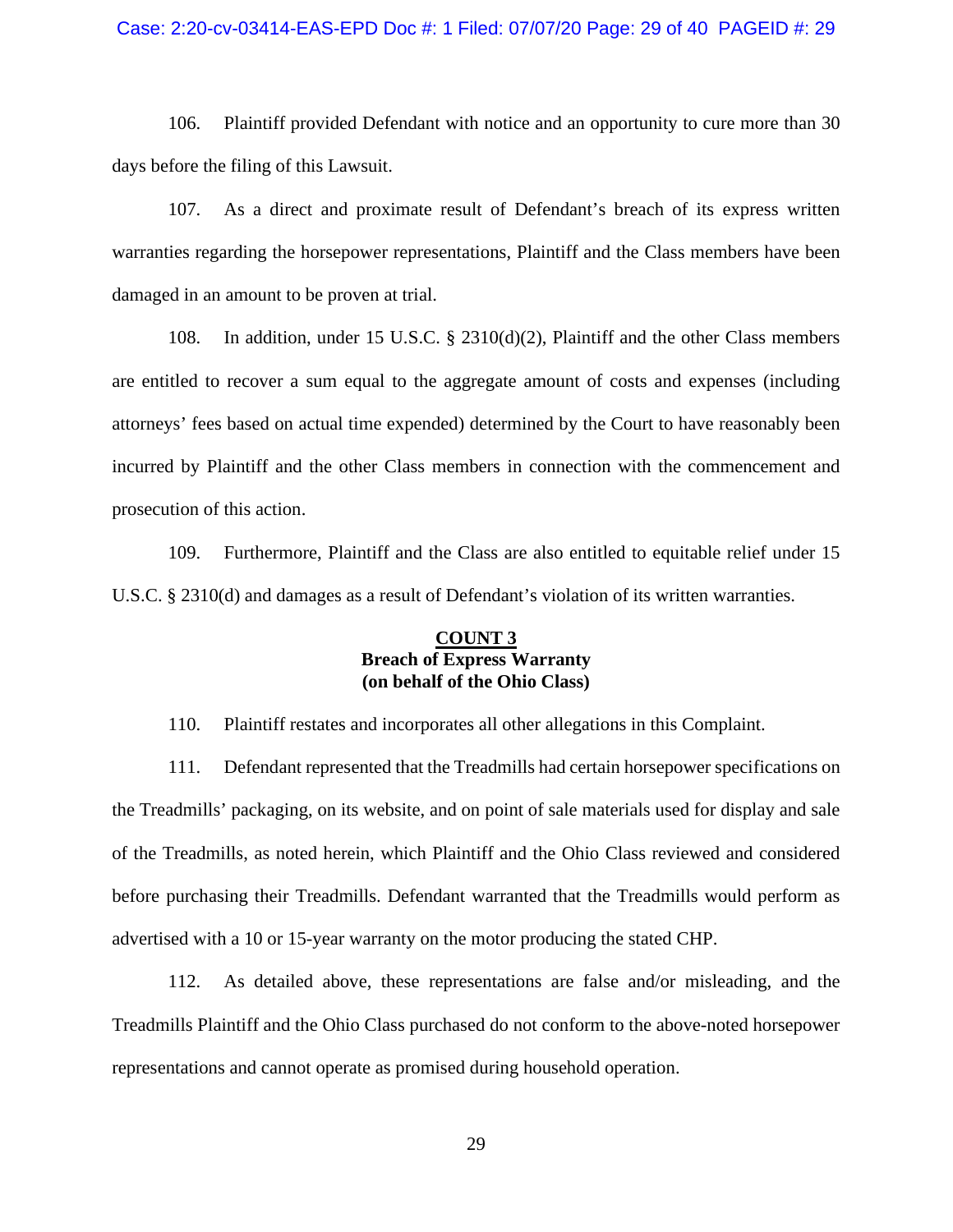### Case: 2:20-cv-03414-EAS-EPD Doc #: 1 Filed: 07/07/20 Page: 30 of 40 PAGEID #: 30

113. These representations constitute express warranties as to the Treadmills' qualities, nature, and performance.

114. These representations became part of the basis of the bargain for Plaintiff and the Ohio Class members because they reviewed and considered such statements in deciding to purchase the Treadmills and because such statements are among the facts a reasonable consumer would consider material in the purchase of a high-end treadmill.

115. Plaintiff and the Ohio Class would not have purchased the Treadmills absent Defendant's representations about the Treadmills producing 2.6 CHP or higher or would have paid substantially less for the Treadmills.

116. Defendant breached these express warranties because the Treadmills cannot reach the claimed CHP during household use and are incapable of reaching 2.6 CHP or above even in peak laboratory testing conditions.

117. At the time the Treadmills were sold, Defendant knew that the written affirmation of facts or written promises regarding the level of horsepower over a useful amount of time were false.

118. Defendant's breach of promises and warranties by failing to provide goods conforming to the promised product specifications directly and proximately injured Ohio Plaintiff and the Ohio Class, by providing them with non-conforming Treadmills and creating an artificially inflated price for those Treadmills.

119. Plaintiff provided Defendant with reasonable notice and the opportunity to cure before the filing of this lawsuit.

120. Defendant's breach of the promises and warranties entitles Plaintiff and the Ohio Class to: (a) damages, in an amount to be determined at trial, and (b) an order requiring future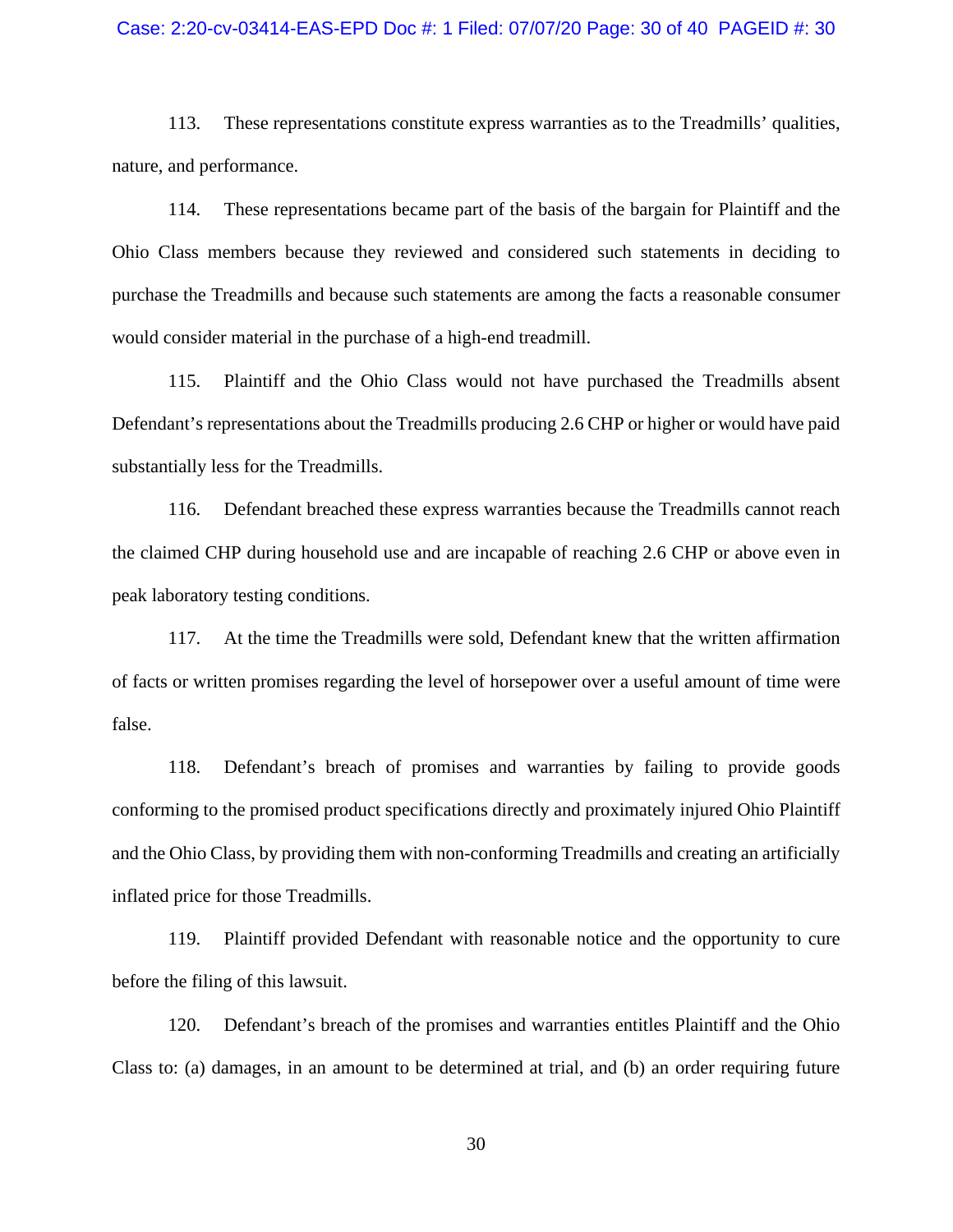### Case: 2:20-cv-03414-EAS-EPD Doc #: 1 Filed: 07/07/20 Page: 31 of 40 PAGEID #: 31

representations to conform with the Treadmills' actual performance in the type of use for which they are intended.

## **COUNT 4 Breach of Implied Warranty (on behalf of the Nationwide Class)**

121. Plaintiff restates and incorporates all other allegations in this Complaint as though fully pled herein.

122. The laws governing the sale of goods imply a warranty that the goods conform to the representations and specifications suppliers/merchants supply for the goods and are fit for the purposes underlying the goods' sale.

123. The purpose of these warranties is to protect consumers, and consumers are the intended beneficiaries of those warranties, as the representations are made to facilitate Defendant's Treadmill sales by creating consumer demand and consumer purchases.

124. The Treadmills are consumer goods.

125. Defendant breached these implied contractual provisions because the Treadmills cannot perform as Defendant promised.

126. Defendant cannot provide a remedy or provide conforming goods because motors useable in the Treadmills inherently cannot provide the represented power in ordinary, sustained operation.

127. Defendant's breach of the implied warranty of merchantability injured the Plaintiff and the Class by providing Treadmills that could not do the work as warranted and caused Plaintiff and the Class to pay a premium price for the Treadmills.

128. Defendant's actions breach implied warranties due consumers.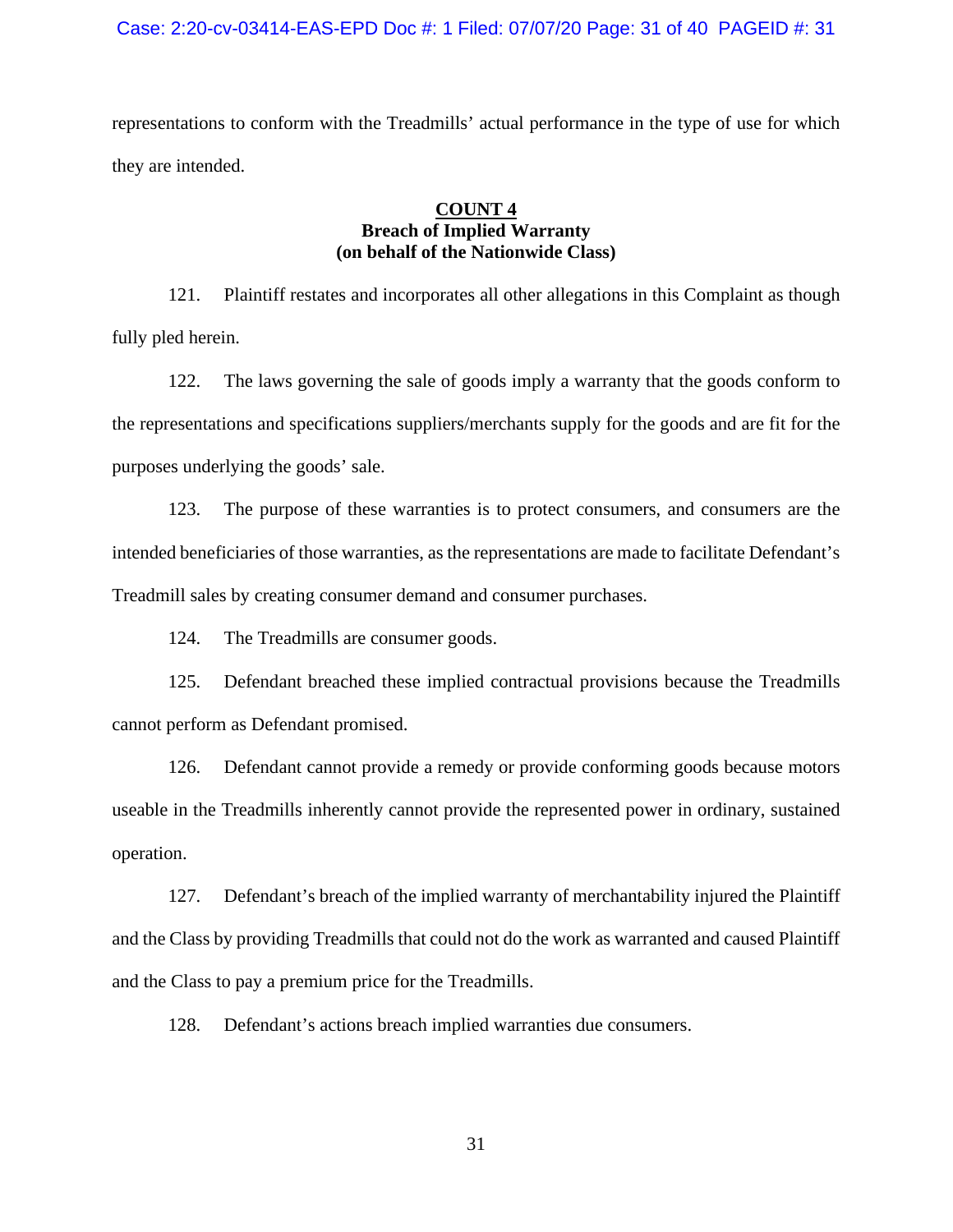129. Plaintiff provided Defendant with written notice of the breach of warranty and an opportunity to cure more than 30 days before filing the complaint.

130. Defendant's breach entitles Plaintiff and the Class to: (a) damages, in an amount to be determined at trial, and (b) an order requiring future representations to conform with the Treadmills' actual performance in the type of use for which they are intended.

### **COUNT 5 Breach of Implied Warranty — Magnuson-Moss Warranty Act (on behalf of the Nationwide Class)**

131. Plaintiff restates and incorporates all other allegations in this Complaint.

132. The Treadmills are consumer products within the meaning of 15 U.S.C. § 2301(1).

133. Plaintiff and the Class members are consumers within the meaning of 15 U.S.C. § 2301(3) because they are persons entitled under applicable state laws to enforce against the warrantor the obligations of its express and implied warranties.

134. Defendant is and was a supplier of consumer products and warrantors within the meaning of 15 U.S.C. §§2301(4) and (5).

135. Jurisdiction under the Magnuson-Moss Warranty Act is satisfied because Plaintiff properly invoked the jurisdiction of this Court under CAFA.

136. 15 U.S.C. § 2310(d) provides a cause of action to any consumer who is damaged by the failure of a warrantor to comply with an implied warranty.

137. Defendant made implied warranties regarding the Treadmills to Plaintiff and Class members within the meaning of 15 U.S.C. § 2301(7). Defendant provided Plaintiff and other Class members an implied warranty of merchantability within the meaning of 15 U.S.C. § 2301(7).

138. Defendant breached the implied warranty of merchantability because the Treadmills do not—and cannot—perform to the ordinary standard of use of a 2.6 CHP or higher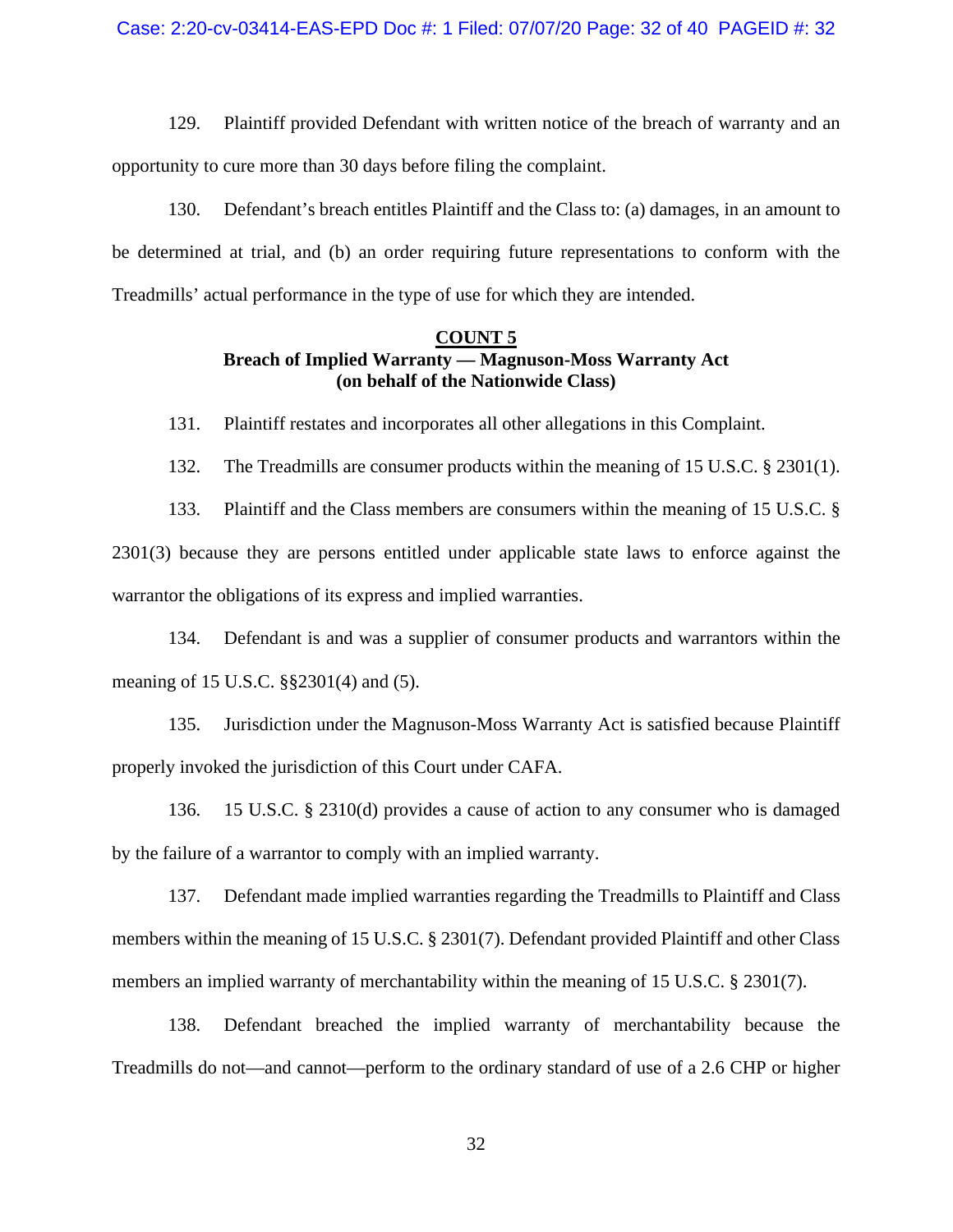### Case: 2:20-cv-03414-EAS-EPD Doc #: 1 Filed: 07/07/20 Page: 33 of 40 PAGEID #: 33

treadmill during household operation. Specifically, the Treadmills do not—and cannot—produce the power expected of a 2.6 CHP or higher treadmill during ordinary household use.

139. Pursuant to 15 U.S.C. § 2310(e), Plaintiff is entitled to bring this class action and is not required to give Defendant notice and an opportunity to cure until such time as the Court determines the representative capacity of Plaintiff pursuant to Rule 23 of the Federal Rules of Civil Procedure.

140. As a direct and proximate result of Defendant's breach of the warranties regarding the CHP representations, Plaintiff, individually and on behalf of all other Class members, has been damaged. In addition, under 15 U.S.C. § 2310(d)(2), Plaintiff and the other Class members are entitled to recover a sum equal to the aggregate amount of costs and expenses (including attorneys' fees based on actual time expended) determined by the Court to have reasonably been incurred by Plaintiff and the other Class members in connection with the commencement and prosecution of this action.

141. Furthermore, Plaintiff and the Class are also entitled to equitable relief under 15 U.S.C. § 2310(d) and damages as a result of Defendant's violation of its implied warranties.

#### **COUNT 6**

## **Violation of Ohio Consumer Sales Practices Act; Ohio Revised Code § 1345.01** *et seq***. (on behalf of the Ohio Class)**

142. Plaintiff restates and incorporates all other allegations in this Complaint as though fully pled herein.

143. Defendant is a supplier within the definition of the Ohio Consumer Sales Practices Act, R.C. 1345.01 *et seq.* ("CSPA"), as it supplied and manufactured the Treadmills Plaintiff and members of the Ohio Class purchased for household use.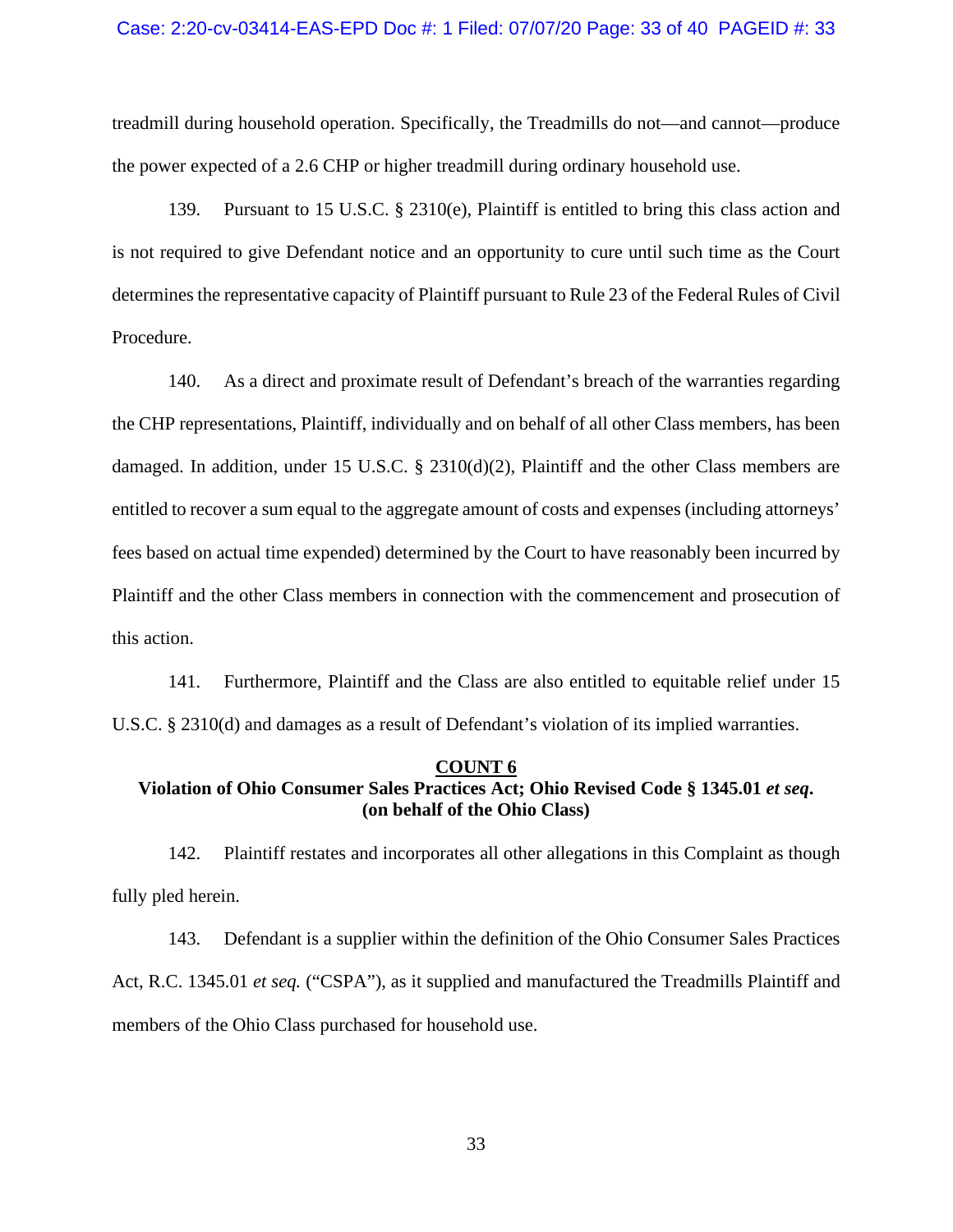### Case: 2:20-cv-03414-EAS-EPD Doc #: 1 Filed: 07/07/20 Page: 34 of 40 PAGEID #: 34

144. Plaintiff and the Ohio Class's purchase of the Treadmills were consumer transactions as that term is defined in the CSPA because Plaintiff and the Ohio Class purchased the Treadmills for household use.

145. Plaintiff and the members of the Ohio Class are consumers as defined in the CSPA because they engaged in a consumer transaction when purchasing the Treadmills.

146. Defendant's acts as described throughout the Complaint, including its misleading horsepower statements in point of sale materials, on its website and on the actual Treadmills, constitute unfair, deceptive, and unconscionable acts and practices in violation of the CSPA.

147. For example, the CSPA notes that it is deceptive for Defendant to state that the Treadmills "ha[ve] sponsorship, approval, performance characteristics, accessories, uses, or benefits that [they] do not have," that the Treadmills have "been supplied in accordance with a previous representation, if [they have] not," or that "a consumer transaction involves or does not involve a warranty, a disclaimer of warranties or other rights, remedies, or obligations if the representation is false." R.C. 1345.02(B)(1), (5), and (10).

148. But for Defendant's misleading statements about the Treadmills containing 2.6 CHP or more, Plaintiff and the Ohio Class would not have purchased their Treadmills or would have paid substantially less for the Treadmills.

149. Defendant places CHP ratings on the Treadmills' point of sale materials supplied to retailers, like Dick's Sporting Goods and online advertisements on Defendant's website.

150. The CHP promises and representations are misleading and deceptive for the reasons discussed throughout the Complaint.

151. For example, Defendant violated R.C. 1345.02(B)(5) when Defendant represented that the Treadmills were supplied in accordance with its previous representation that the Treadmills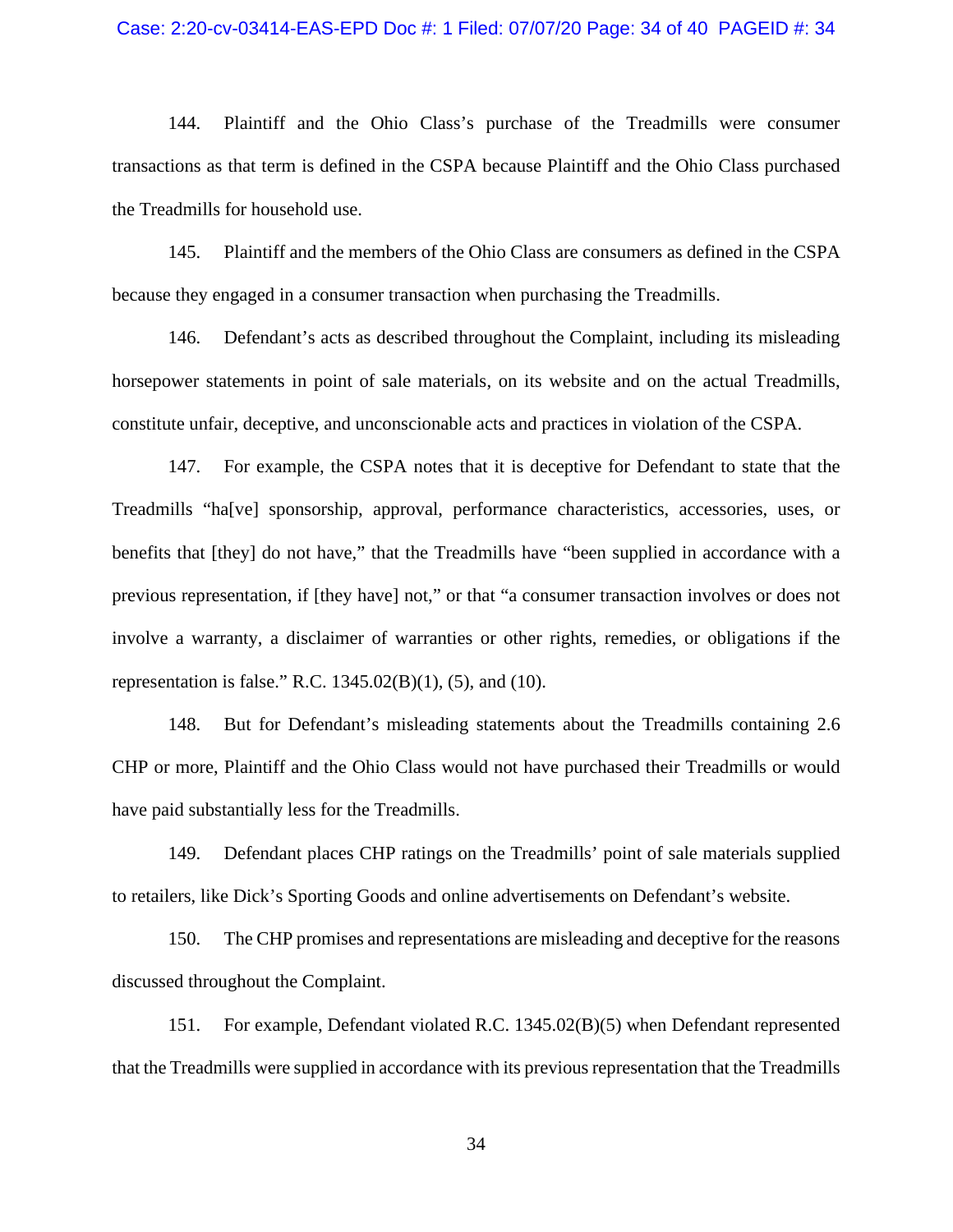were capable of 2.6 CHP or higher, when in fact it was impossible for the Treadmills to reach 2.6 CHP or higher during the Treadmills' intended household use.

152. Defendant's representations regarding the Treadmills' CHP are material to a reasonable consumer and were designed to affect consumer decisions and conduct.

153. Defendant understood and intended that the representations about the Treadmills' horsepower would influence consumer behavior.

154. Defendant understands it has an obligation to ensure the honesty of all promotions and avoid misleading the public regarding its Treadmills.

155. Defendant's acts and practices offend public policy as established by statute.

156. Defendant's acts and practices are immoral, unethical, oppressive, and unscrupulous.

157. Defendant's conduct substantially injured Plaintiff and the Ohio Class. Plaintiff, Ohio Class members and other consumers would not have paid the prices they paid absent Defendant's false and misleading horsepower representations or would have paid substantially less for the Treadmills.

158. Defendant's actions caused consumers to overpay for the Treadmills. These injuries are not outweighed by any countervailing benefits to consumers or competition. No legally cognizable benefit to consumers or competition results from Defendant's misconduct.

159. Defendant's actions involved information material to Treadmill purchases. The misleading nature of the promises or affirmations at the point of sale, online, on the actual Treadmills and other similar representations, and the failure to include necessary explanatory information regarding such representations, were material to the price at which consumers purchased the Treadmills.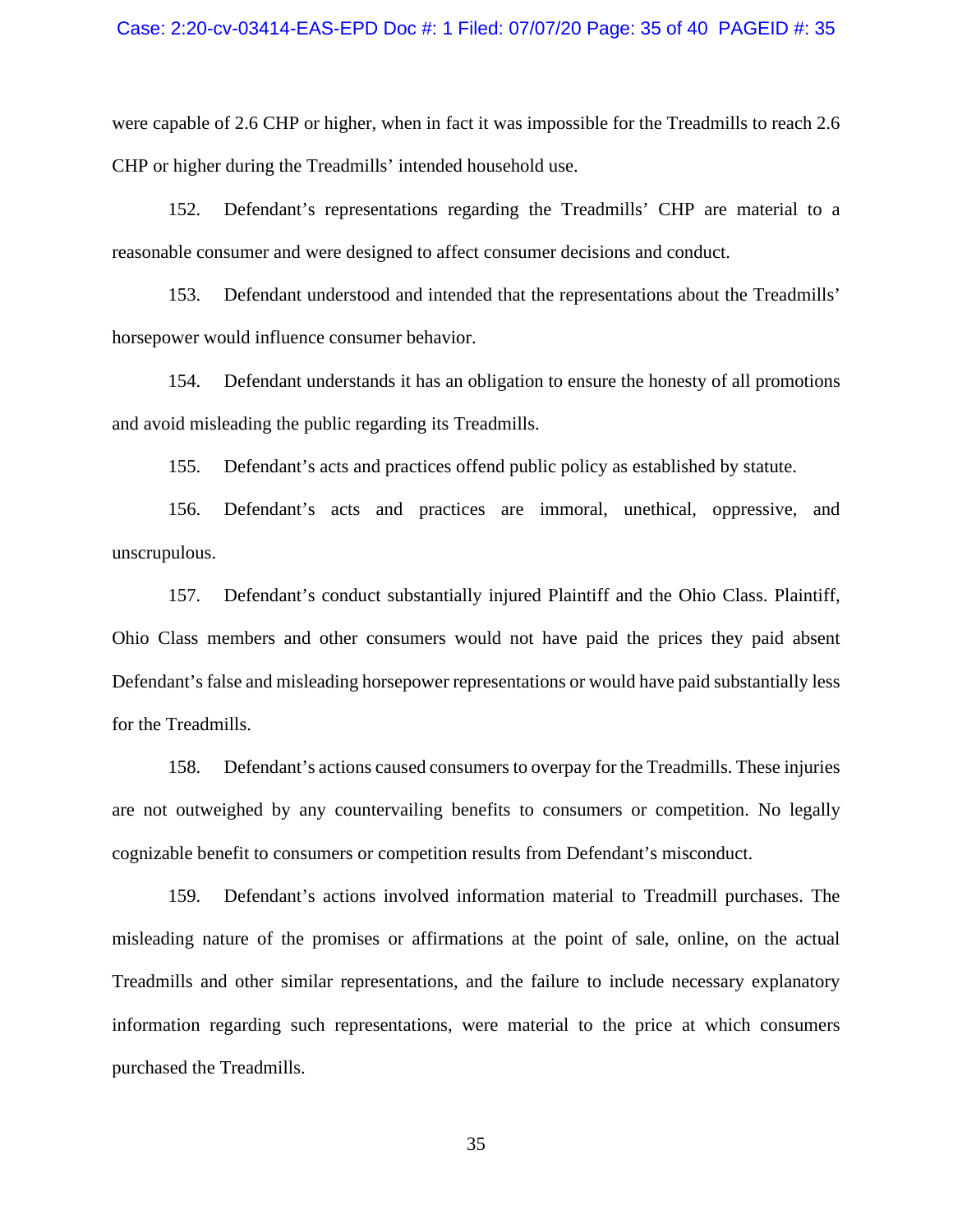#### Case: 2:20-cv-03414-EAS-EPD Doc #: 1 Filed: 07/07/20 Page: 36 of 40 PAGEID #: 36

160. Because the representations about treadmill power involve technical information that an ordinary consumer could not readily test, consumers could not have reasonably avoided the losses caused by misrepresentations forming the basis for the Treadmills' price.

161. The foregoing unfair and deceptive practices directly, foreseeably, and proximately caused Plaintiff and the Ohio Class to suffer an ascertainable loss when they paid a premium for the Treadmills above and beyond what they would have paid, and provided Defendant more in revenues for the Treadmills than it could have received absent its false and misleading representations.

162. Defendant was on notice before the filing of this suit that its conduct in misleading consumers about the Treadmills' characteristics was a violation of the CSPA.

- a. *Lyons v. Brown*, Hamilton C.P. No. A-742156, Ohio Attorney General Public Inspection File ("PIF") No. 10000304 (Nov. 5, 1979); 332 N.E.2d 380, 384 (1974) (concluding that defendant violated the Ohio Act by misleading consumers about the quality of products).
- b. *Brown v. Spears*, Warren M.C. No. 8897, PIF No. 10000403 (May 1, 1981); 1979 WL 52451, \*2 (Aug. 20., 1979) (court found "as a matter of law, that where a defendant supplier violates 15 U.S.C §2303, his act in so doing is inherently and necessarily a violation of O.R.C. 1345.02(A).").
- c. *Cartwright v. Beverly Hills Floors, Inc.*, 7th Dist. Mahoning No. 11 MA 109, PIF No. 10003088 (June 6, 2013); 2013-Ohio-2266, at ¶ 17 (when manufacturer "knowingly commits a breach, the breach is likely also an unfair and deceptive act.").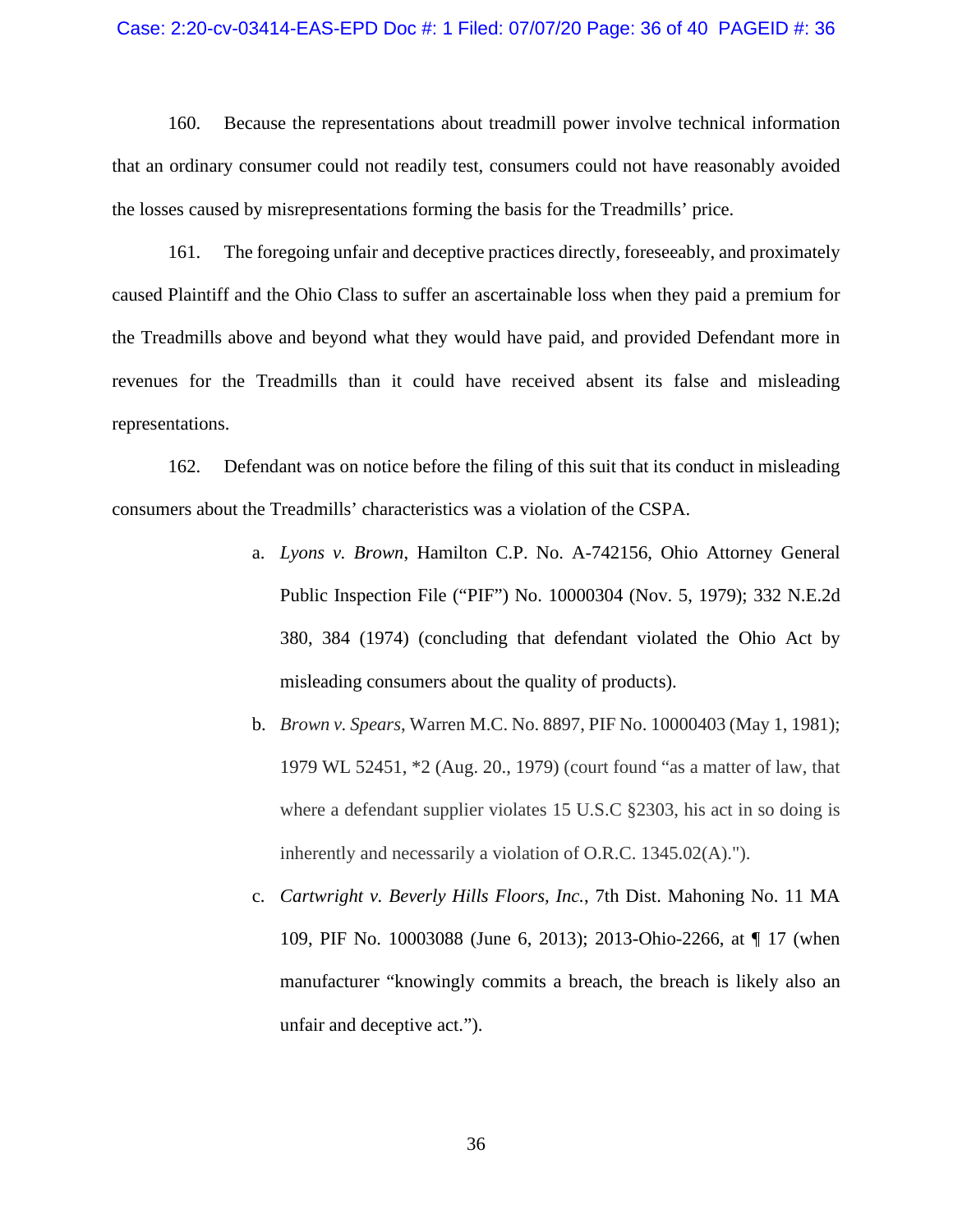163. Defendant was also on notice before the filing of this suit that its conduct in misleading consumers about the Treadmills' characteristics was a violation of the CSPA because the actions taken by Defendant are "an act or practice declared to be deceptive or unconscionable by rule adopted under division (B)(2) of section 1345.05 of the [Ohio] Revised code before the consumer transaction on which [this] action is based." Ohio Revised Code § 1345.09(B). Specifically, Ohio Administrative Code § 109:4-3-02(A)(1) states:

It is a deceptive act or practice in connection with a consumer transaction for a supplier, in the sale or offering for sale of goods or services, to make any offer in written or printed advertising or promotional literature without stating clearly and conspicuously in close proximity to the words stating the offer any material exclusions, reservations, limitations, modifications, or conditions. Disclosure shall be easily legible to anyone reading the advertising or promotional literature and shall be sufficiently specific so as to leave no reasonable probability that the terms of the offer might be misunderstood.

164. Plaintiff and the Ohio Class are entitled to recover damages and other appropriate relief, as alleged below.

## **COUNT 7 Negligent Misrepresentation (on behalf of the Ohio Class)**

165. Plaintiff restates and incorporates all other allegations in this Complaint as though fully pled herein.

166. In the course of business, Defendant misrepresented that the Treadmills maintain a continuous horsepower output which they do not possess. Defendant had a duty to disclose the truthful continuous horsepower capabilities rather than the misrepresented information.

167. Defendant supplied the Plaintiff and Ohio Class members false and misleading information, which a reasonable consumer would have used as guidance in evaluating the Treadmills capabilities.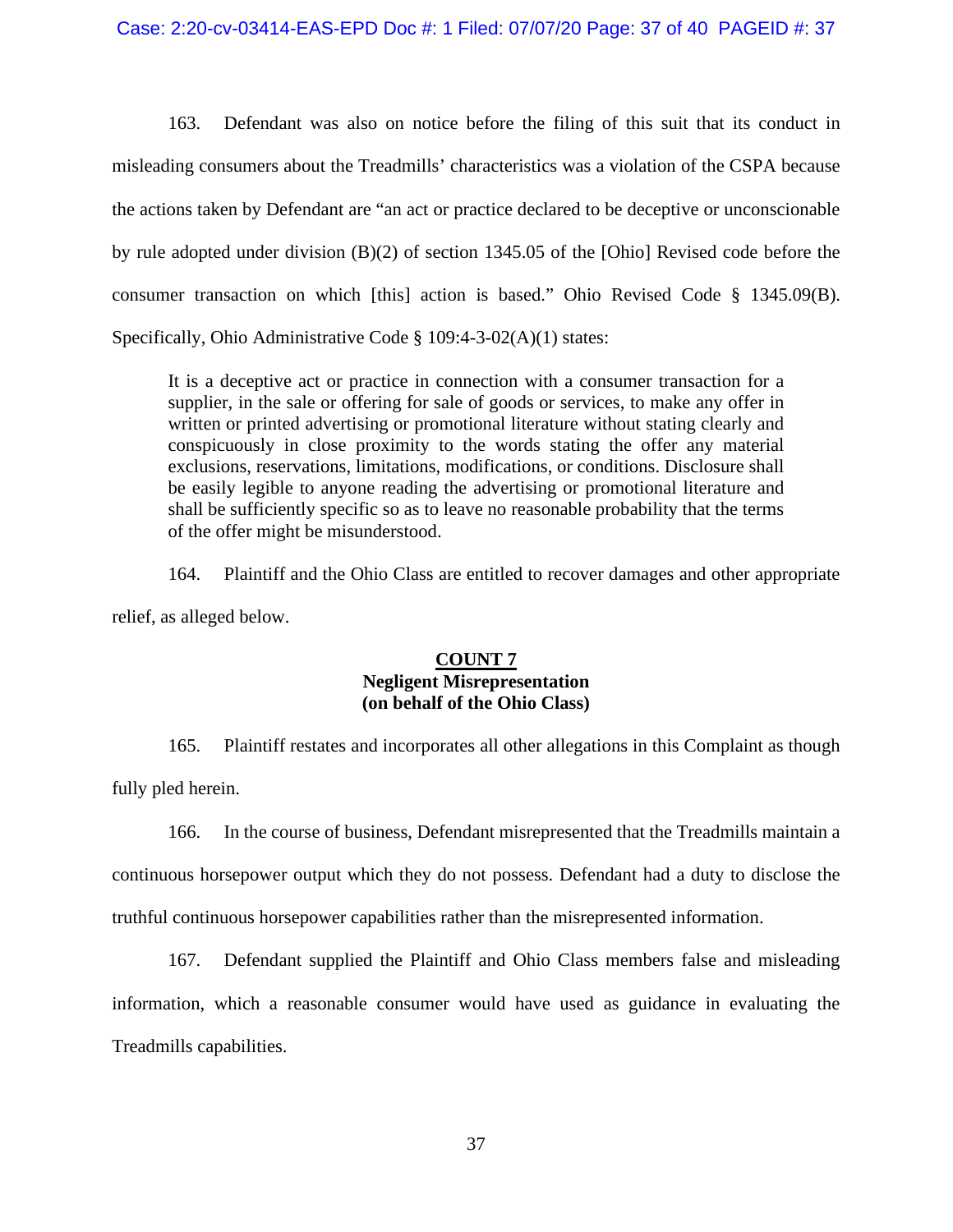#### Case: 2:20-cv-03414-EAS-EPD Doc #: 1 Filed: 07/07/20 Page: 38 of 40 PAGEID #: 38

168. At the time Defendant made these misrepresentations, Defendant knew or should have known that these continuous horsepower representations were false or made them without knowledge of their truth or veracity.

169. Defendant negligently misrepresented and/or at a minimum, negligently omitted material facts concerning the Treadmills' power representations, namely their true continuous horsepower capabilities while in operating use.

170. The misrepresentations and omissions made by Defendant, upon which Plaintiff and Ohio Class members reasonably and justifiably relied, were intended to induce and actually induced Plaintiff and Class members to purchase the Treadmills.

171. Plaintiff and Ohio Class members would not have purchased the Treadmills or would have paid considerably less, if the true facts concerning the continuous horsepower claims had been known.

172. Defendant's deceitful actions have caused damage to Plaintiff and Ohio Class members, who are entitled to damages and other legal and equitable relief as a result.

### **PRAYER FOR RELIEF**

WHEREFORE, Plaintiff, on behalf of himself and all others similarly situated, respectfully requests that this Court:

- 1. Certify the proposed Class and Subclass and appoint Plaintiff and his legal counsel to represent the Class and Subclass;
- 2. Find in favor of Plaintiff, the Class, and the Subclass on all counts asserted herein;
- 3. Declare that Defendant's conduct violated the laws referenced herein;
- 4. Award Damages, including compensatory, exemplary, and statutory to Plaintiff, the Class, and the Subclass in an amount to be determined at trial;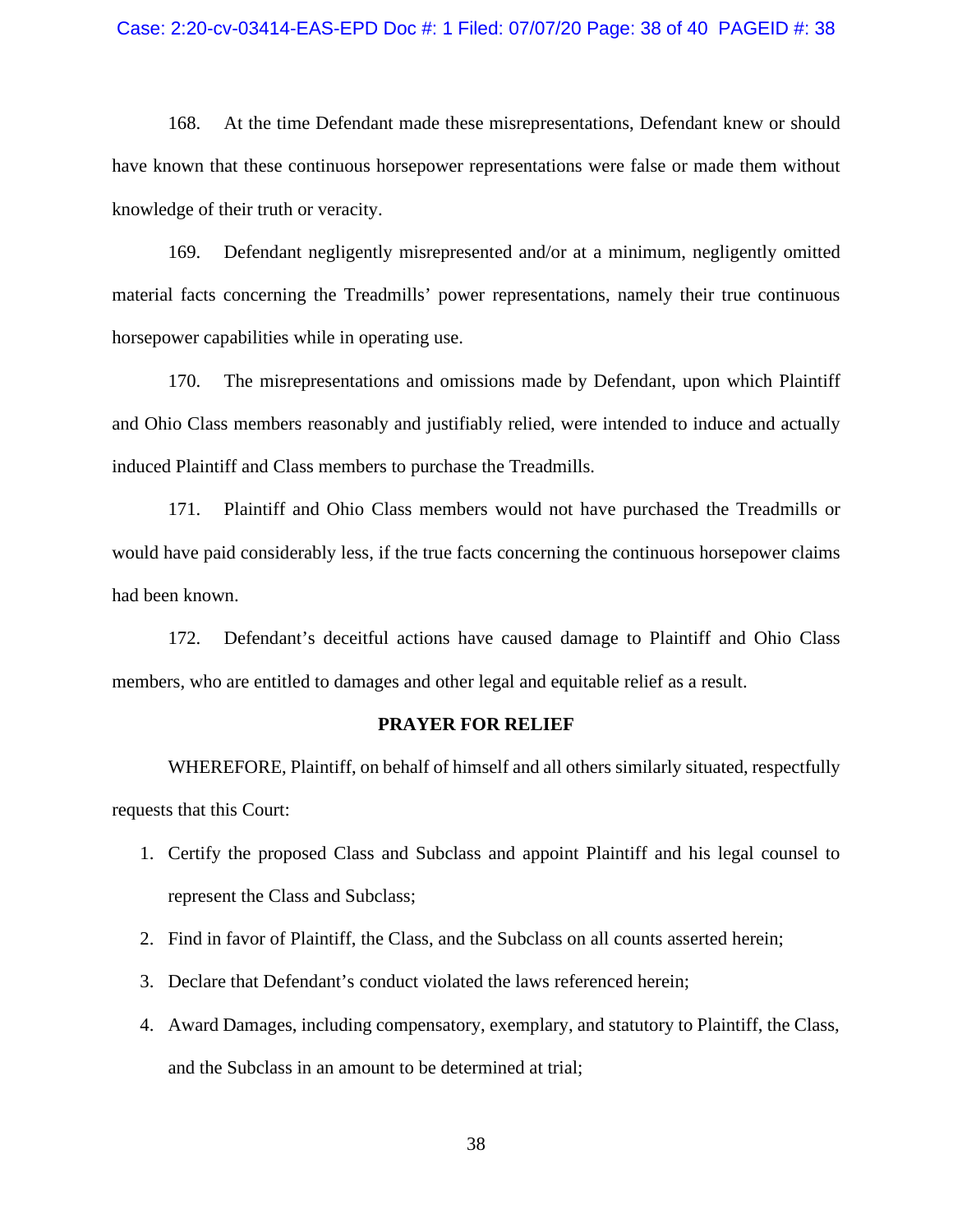- 5. Grant restitution to Plaintiff, the Class, and the Subclass and require Defendant to disgorge its ill-gotten gains;
- 6. Award Plaintiff, the Class, and the Subclass punitive damages in an amount to be determined at trial;
- 7. Award Plaintiff, the Class, and the Subclass reasonable attorneys' fees and the costs and disbursements of this suit incurred herein;
- 8. Enjoin Defendant from future misrepresentations regarding the horsepower of its Treadmills;
- 9. Declare the parties' rights and obligations under the warranties applicable to the Treadmill sales and under the law of the relevant state;
- 10. Award Plaintiff, the Class, and the Subclass pre-judgment and post-judgment interest at the highest legal rate to the extent provided by law; and,
- 11. Order any such other and further relief the Court deems just and equitable.

## **DEMAND FOR TRIAL BY JURY**

Plaintiff demands a trial by jury of all issues so triable.

Respectfully submitted,

 */s/ Terence R. Coates* Terence R. Coates (0085579) Trial Attorney W.B. Markovits (0018514) Justin C. Walker (080001) Zachary C Schaengold (0090953) MARKOVITS, STOCK & DEMARCO, LLC 3825 Edwards Road, Suite 650 Cincinnati, OH 45209 Phone: (513) 651-3700 Fax: (513) 665-0219 *bmarkovits@msdlegal.com tcoates@msdlegal.com jwalker@msdlegal.com*